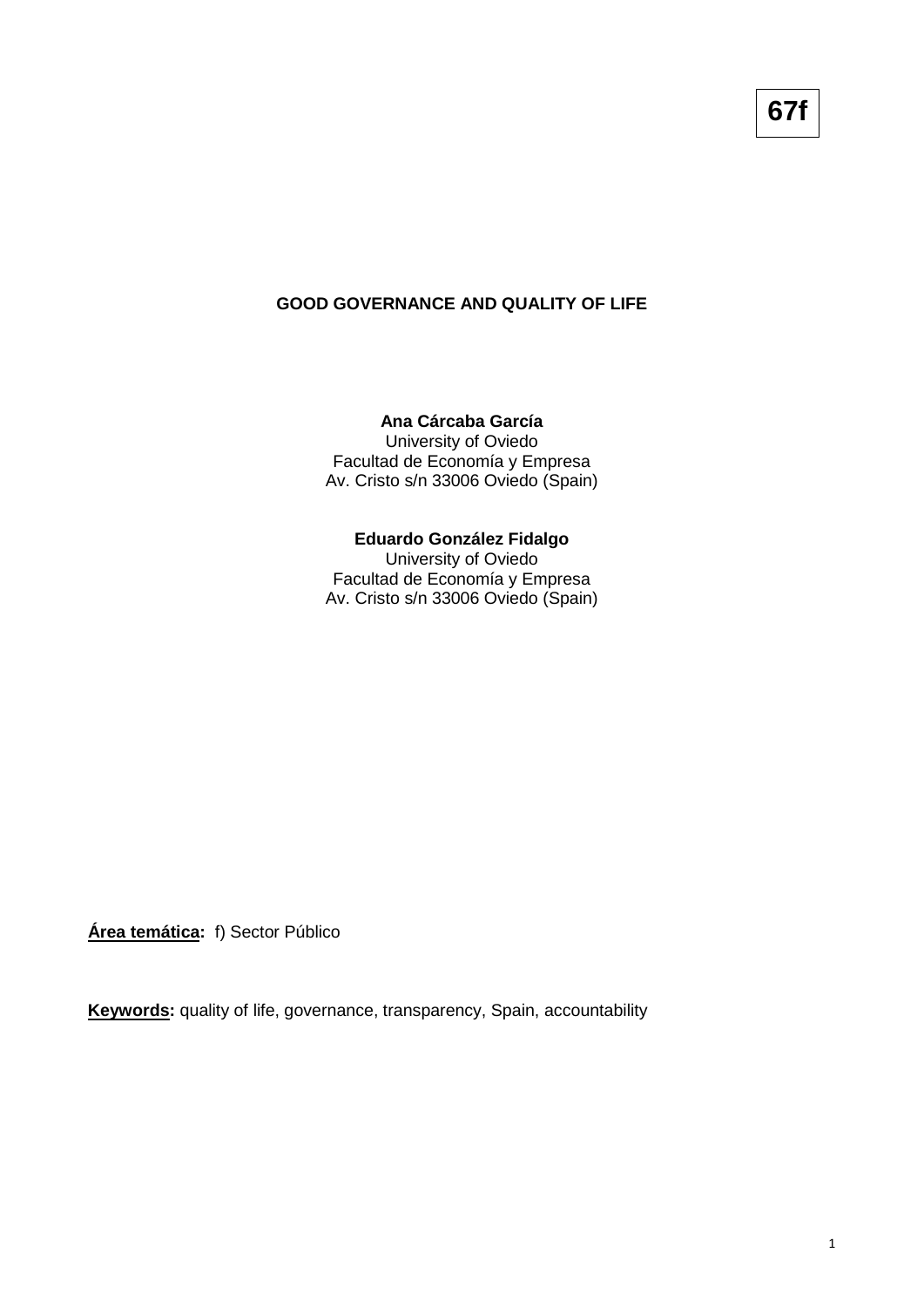## **GOOD GOVERNANCE AND QUALITY OF LIFE**

#### **Abstract**

This paper explores the relationship between the practices of good governance and the quality of life at the municipal level in Spain. Information about the different dimensions of quality of life is combined into a composite indicator for a sample of 393 municipalities in 2011. A benefit of the doubt approach is used to construct the composite indicator using Data Envelopment Analysis. Then three dimensions of good governance are considered: transparency, participation and accountability. The results show a significant positive relationship between quality of life and participation and accountability. However, transparency seems to be unrelated to quality of life.

### **1. INTRODUCTION**

With the turn of the century, several external emerging challenges promoted important reforms at the public local level. Municipalities had to cope with increasing fiscal pressures, exacerbated after the financial crisis, and also with increasing demands from the media and the citizens. This situation fostered the need for extending collaboration among multiple policy making agents, taking sustainability and the needs of future generations to the center of the debate (Bovaird and Loffler, 2002). As a result, conventional local management models extended to include good public governance principles. Good governance has become a central topic in the discussion of economic and political development (see World Bank, 1992; Weiss, 2000; Bovaird and Loffler, 2002; Kim et al., 2005; Grindle, 2012).

The initial efforts of international institutions, such as the International Monetary Fund and the World Bank in the 1990s, aimed to relate good governance to the "manner in which power is exercised in the management of a country's economic and social resources for development" (World Bank, 1992). However, the concept today is more complex and includes the role of multiple stakeholder structures and processes which influence the outcomes of public policies. According to Bovaird and Loffler (2003: 316), good governance can be defined as "the negotiation by all the stakeholders in an issue (or area) of improved public policy outcomes and agreed governance principles, which are both implemented and regularly evaluated by all stakeholders".

Good governance is about the interaction between governments and other social organizations, the relationship with citizens, decision making, and accountability. Governments have a key role in this network, since good governance implies managing public affairs in a transparent, accountable, participatory and equitable manner (Santiso, 2001). Determining the quality of governance requires measuring two achievements: 1) improvements in public policy outcomes, and 2) improvements in the respect of principles of governance. Of course, both aspects are strongly related, being sides of the same coin. As noted by Bovaird and Loffler (2007), the quality of good governance can be inferred from the achievement of key quality of life domains and by how far each of the key governance principles has been honored.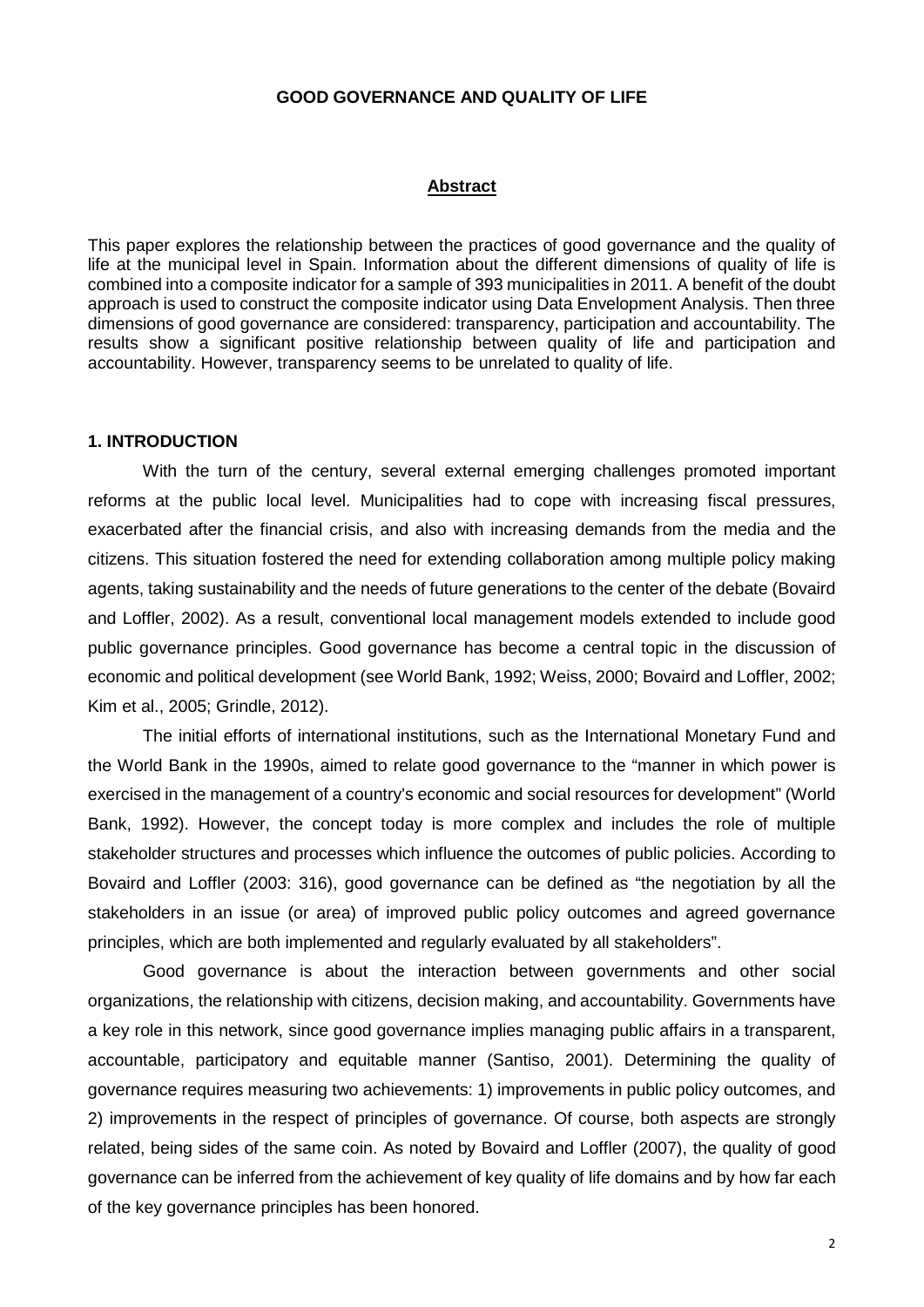However, it is unclear how these aspects relate to each other in practice. Does transparency improve governance? Does quality of life relate to government efficiency or accountability? Are those regions with more civic engagement the ones in which good governance has promoted more welfare? The aim of this article is to analyze the relationship between quality of life conditions in municipalities and three key governance principles: transparency, participation, and financial accountability.

### **2. GOOD GOVERNANCE AND THE QUALITY OF LIFE (QoL)**

According to Bovaird and Loffler (2002: 16), local governance is "the set of formal and informal rules, structures, and processes which determine the ways in which individuals and organizations can exert power over the decisions (made by other stakeholders) which affect their welfare at the local level". Consequently, good local governance should be accompanied by the achievement of high levels of social, economic and environmental welfare, through the cooperation and interaction of multiple stakeholders (local authorities, business, voluntary sector, media, etc.).

Verifying the existence of good local governance requires assessing the impacts or outcomes of public policies, that is, the effect of public policies on the quality of life of the citizens (something that goes beyond the mere outputs or services provided). For instance, better governance should improve physical safety, for which it is necessary to reduce crime (outcome), but this cannot be assured by increasing the number of police hours (output). Citizens and other stakeholders are interested in measuring the success of public interventions in terms of the changes they bring in the quality of life, rather than by the quality of the activities themselves. But, as Rotberg (2014) indicates, governance is tangible, and measuring performance can best be done by using publicly available objective data.

In turn, measuring the quality of life of the citizens is far from being an easy task. Using aggregated macroeconomic variables would oversimplify the problem. The flaws of conventional measures, such as the Gross Domestic Product (GDP), are well known to economists and social scientists (Stiglitz et al., 2010). The reason is that human, and not economic, development should be the ultimate goal of society. Furthermore, human development has a positive impact on economic growth, while the opposite is not necessarily true (Ranis and Stewart, 2000). Multidimensional measures of quality of life, which go beyond the simplistic macroeconomic figures, may offer better guidance to policy making. The reason is these measures will be able to summarize information about the many different dimensions of life that contribute to human development, welfare and, at the same time, sustainable growth.

During the last decade, the European Commission and the OECD have promoted interesting initiatives to introduce QoL concerns into the political agenda. These efforts started off with the 2007 conference "Beyond GDP" and the 2009 conference "GDP and Beyond", which challenged authorities and institutions to extend the focus of statistical information and political action beyond macroeconomic figures. The influential report of the French Commission on the Measurement of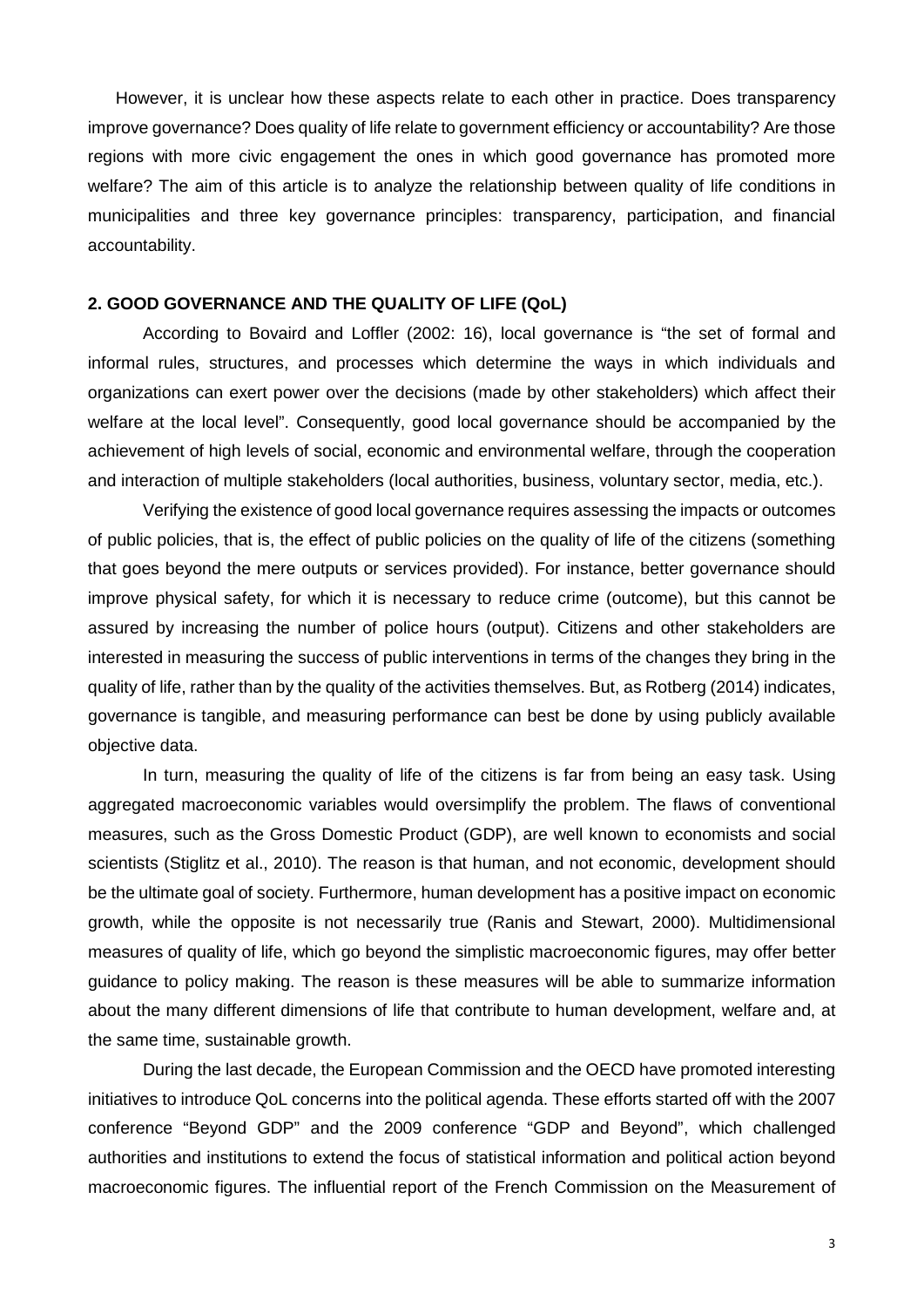Economic Performance and Social Progress (CMEPSP), leaded by Stiglitz, Sen and Fitoussi in 2009, highlighted the multidimensional nature of QoL and sustainability. Several institutions took the challenge of developing appropriate indicators for measuring QoL, most notably the OECD and the European Statistical System (ESS). Since 2013, the OECD publishes the Better Life Index and How is Life, addressing quality of life at the country level along 11 dimensions (housing, income, jobs, community, education, environment, civic engagement, health, life satisfaction, safety and work-life balance). In turn, following the CMEPSP recommendations, the ESS Sponsorship group on Measuring Progress, Well-being and Sustainable Development, recommended 8+1 dimensions along which QoL should be addressed (material living conditions, productive or main activity, health, education, leisure and social interaction, economic and physical safety, governance and basic rights, natural and living environment, overall experience of life).

Unfortunately, the development of statistical information is still scant at the municipal level of analysis. Not surprisingly, most studies have focused on the national or regional levels. Local information about the different dimensions of QoL is hard to find for most cities within Europe. A notable contribution to extend the assessment of QoL to the local level is the Urban Audit Project (UAP), which was started back in 1999. The UAP compiles data on 9 dimensions (demography, social aspects, economic aspects, civic involvement, training and education, environment, transport and travel, culture and leisure, innovation and technology) with more than 300 variables corresponding to 284 European cities. It is a very ambitious project and has compiled a comprehensive collection of data which are very useful to construct rich composite indexes of QoL. Unfortunately, the scope of the project is not large enough as to allow the assessment of QoL at the municipal level within a given European country, since only the biggest cities are included in the database (the type of information collected is only available for such big cities).

Despite data limitations there is a growing body of empirical literature estimating QoL in cities (Ballas, 2013). Some international early examples include estimations of QoL for US metropolitan areas (Becker et al, 1989), Japanese prefectures (Hashimoto and Ishikawa, 1993) or US counties (Marshal and Shortle, 2005). Within Europe, Morais and Camanho (2011) used the Urban Audit data to compute composite QoL indicators for an extensive sample of 206 cities belonging to 25 countries. Within country analyses in Europe are still scant. Bigerna and Polinori (2013) in Italy, Poldaru and Roots (2014) in Estonia and Murgaš and Klobučnik (2016) in the Czech Republic are recent examples. In the case of Spain, the most comprehensive study measured QoL in a big sample of 643 municipalities for year 2001 (Gonzalez et al., 2011). Other authors have estimated QoL indexes for smaller intraregional samples, including Martin and Mendoza (2013) for Canarias, Royuela et al (2003) for the province of Barcelona, Zarzosa (2005) for the province of Valladolid or López and Sánchez (2009) for Galicia<sup>[1](#page-3-0)</sup>. Some recent research has estimated QoL indirectly by analyzing migration patterns in a sample of 700 Spanish municipalities (Navarro and Artal, 2015). More

<span id="page-3-0"></span> $1$  Other authors have focused on the study of QoL in the Spanish regions or provinces, levels of analysis in which statistical information is more developed (Murias et al. 2006; Jurado and Perez-Mayo 2012).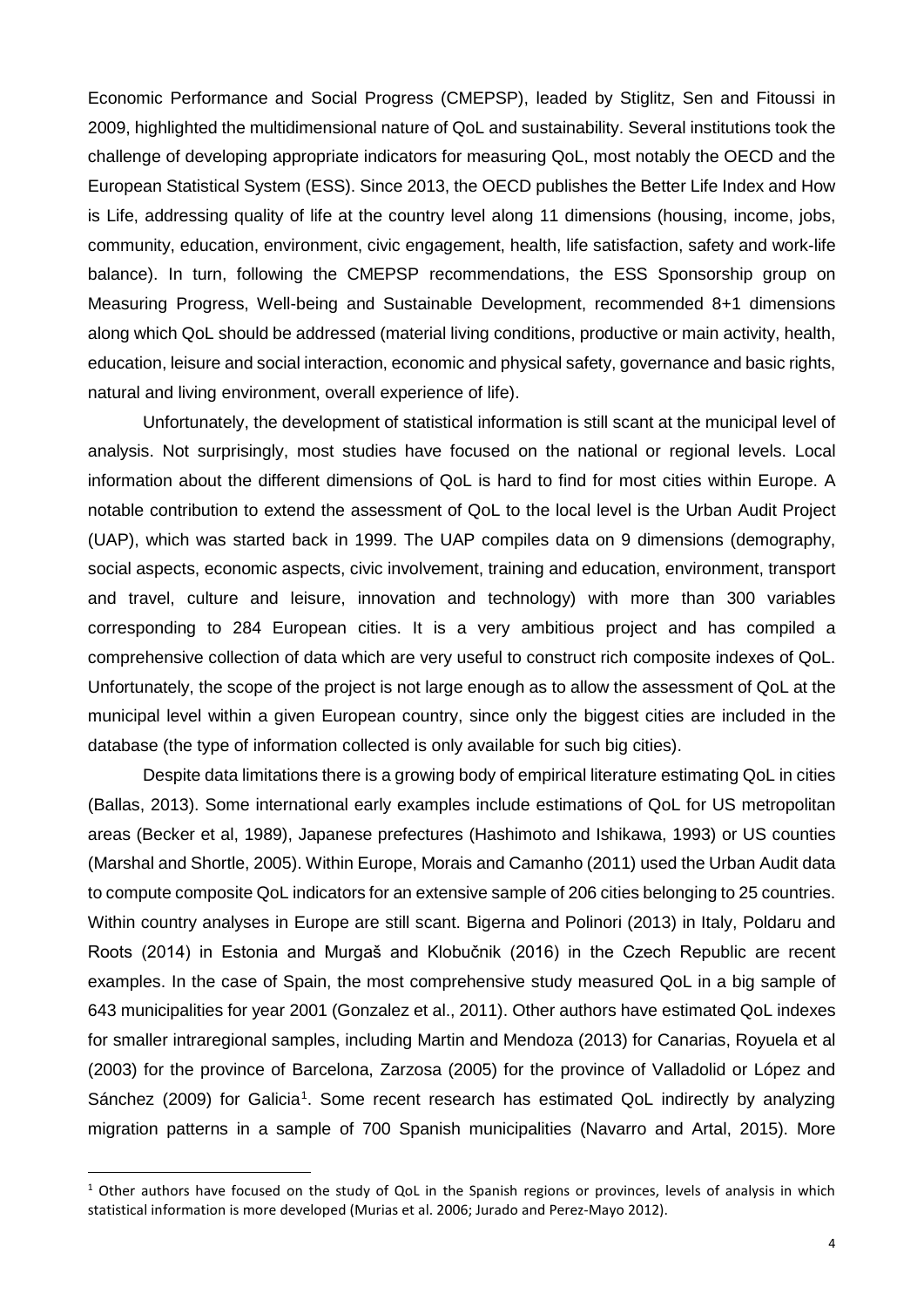recently, González et al (2016) and Cárcaba et al (2017) have tracked the evolution of municipal QoL in Spain between 2001 and 2011.

Since QoL is a multidimensional construct, estimating a composite indicator implies compiling information about many dimensions which are not usually available at the local level of analysis. While data availability is a major limitation in this type of studies, in this paper we try to overcome this limitation by making a considerable effort in data collection. The definition of the appropriate dimensions that should be measured is a controversial issue. Diener (1995) proposed a QoL index based on the universal structure of values proposed by Schwartz (1992), which includes ethic values which are recognized across cultures (e.g., enjoying life, protecting the environment, family security). Recent proposals, such as the influential Stiglitz et al. (2010) report, the subsequent work of the ESS Sponsorship group and the OECD's "Better life" initiative, are based on the recognition of these globally shared values. Following these sources, we propose an integrative framework that considers 7 dimensions<sup>[2](#page-4-0)</sup>, for which information at the municipal level in Spain can be obtained. Table 1 shows the relationship between our proposal and the three sources mentioned:

|              | Our proposal                  | Stiglitz et al (2010)       | Sponsorship group                 | <b>OECD</b>          |
|--------------|-------------------------------|-----------------------------|-----------------------------------|----------------------|
|              | Material living<br>conditions | Economic insecurity         | Material living conditions        | Income,<br>Housing   |
| $\mathbf{2}$ | Health                        | Health                      | Health                            | Health               |
| 3            | Education                     | Education                   | Education                         | Education            |
| 4            | Environment                   | Environmental<br>conditions | Natural & living<br>environment   | Environment          |
| 5            | Economic & physical<br>safety | Personal insecurity         | Economic & physical<br>safety     | Safety, Jobs         |
| 6            | Social interaction            | Social connections          | Leisure & Social<br>interaction   | Community            |
| 7            | Personal activities           | Personal activities         | Productive & valued<br>activities | Work-Life<br>balance |

**Table 1.** The dimensions of QoL

While there is no precise one-to-one link among the three specifications of QoL considered, they all focus on the same underlying factors. Of the seven dimensions, four are very precise and almost identically specified in the three proposals: health, education, environment, and safety. We take sides with the ESS sponsorship group in combining economic and physical safety within the same dimension. The material living conditions dimension accounts for the income and housing dimensions suggested by the OECD's Better Life Index, since they all refer to material conditions. In turn, personal activities accounts for the activities other than work and is related with the OECD's work-life balance. In the same manner, social interaction accounts for the concern and connection with the community, which has been identified as a critical component of QoL.

From this specification of dimensions, we were able to collect data for all the municipalities over 20000 population in 2011. This makes for a total sample of 393 municipalities. Next we describe

<span id="page-4-0"></span><sup>&</sup>lt;sup>2</sup> We have excluded the dimensions that relate to governance, since the objective of this paper is precisely to relate both aspects.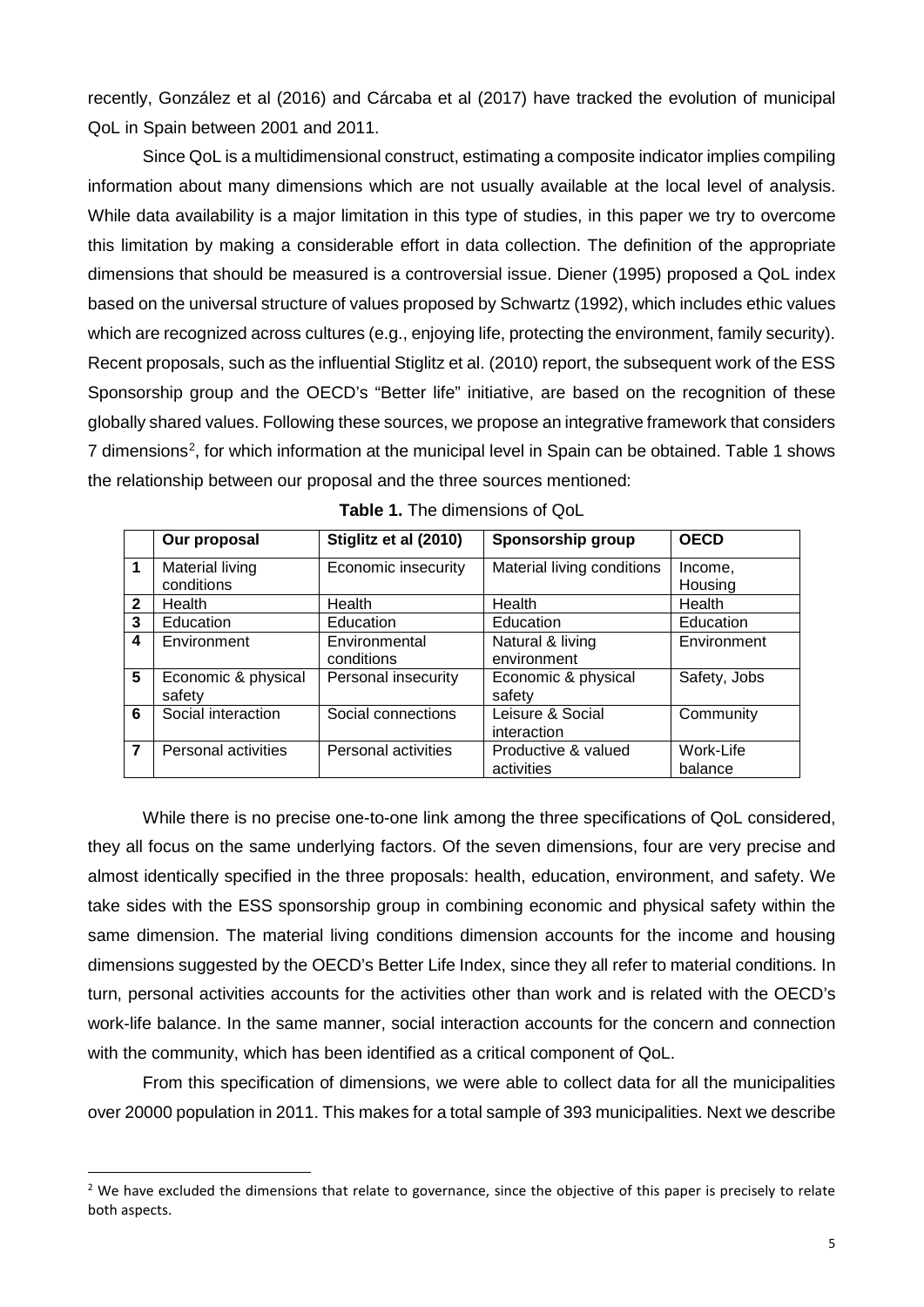the battery of indicators used to account for each of the seven dimensions of QoL considered in Table 1. We compiled two indicators per dimension of QoL<sup>[3](#page-5-0)</sup>.

The first dimension of the table represents the material living conditions, a dimension that also relates to poverty and social exclusion. Since we don't have information on per capita income at the municipal level for the entire sample, we used a proxy that is included in the census microdata and is called Average Socioeconomic Condition (ASC). The variable measures (on a scale) the socioeconomic status of every individual registered. A second element related to this dimension and highlighted in the better life index is housing. From the census microdata we computed the Average Net Surface (ANS) and the average Living Conditions of the Dwellings (LCD)<sup>[4](#page-5-1)</sup>. By multiplying both variables we computed a combined indicator of the overall Quality of the Dwellings (QD=ANS·LCD).

In measuring health, between country comparisons have made extensive use of the expectancy of life and infant mortality rates. In contrast, when we go down to within country comparisons, these metrics may not be appropriate. In the case of Spain, geographical differences in life expectancy are small and differences in infant mortality are negligible. Instead of using those metrics, we worked with mortality microdata to construct two indicators that reflect health differences across municipalities<sup>[5](#page-5-2)</sup>. First, we computed an index of Excess of Mortality (EM) adjusted by age. The index only varies if mortality rates within different age groups varies across municipalities. The age-adjusted mortality rate of the municipality was then divided by the aggregate national mortality rate. This ratio reflects whether age-adjusted mortality in the municipality is higher or lower than the national norm, therefore higher or lower than expected from its ageing structure. Second, we computed an indicator of Avoidable Mortality (AM). We identified deaths which can be classified as avoidable according to a consensus of Spanish health experts (Gispert et al., 2006). It includes deaths that could be avoided by a good functioning of health services and also causes of death which are strongly related to bad habits such as smoking or alcoholism. The AM variable is computed as the ratio of avoidable deaths to total population in the municipality<sup>[6](#page-5-3)</sup>.

Education is related not only with objective QoL but also with subjective well-being (Ross and Van Willigen, 1997) and is a source of positive externalities for the entire community (Grace, 1989). As such, it is not just the own individual education level what influences QoL but the joint education level of the community. From the census microdata, we employed two indicators. The overall level of education (OLE), in a scale from 0 (illiterate) to 10 (PhD) and the percentage of population with a university degree (UD).

<span id="page-5-0"></span><sup>&</sup>lt;sup>3</sup> A more complete description of these indicators can be found in González et al (2016).

<span id="page-5-1"></span><sup>4</sup> This index ranges from 0 to 100 and takes into account factors of the buildings as the age of construction, tumbledown status, hygienic conditions, running water, indoor toilet, accessibility, heating, etc.

<span id="page-5-2"></span><sup>5</sup> Mortality microdata include the complete registry of deaths including the cause of death, age and residence. The microdata identifying the municipality of residence are not publicly available. We thank the Instituto Nacional de Estadística (INE) for facilitating these data for our research.

<span id="page-5-3"></span> $6$  To be exact, we used the data of population under 75, since most cases of death are only considered to be avoidable for individuals below that cut-off age.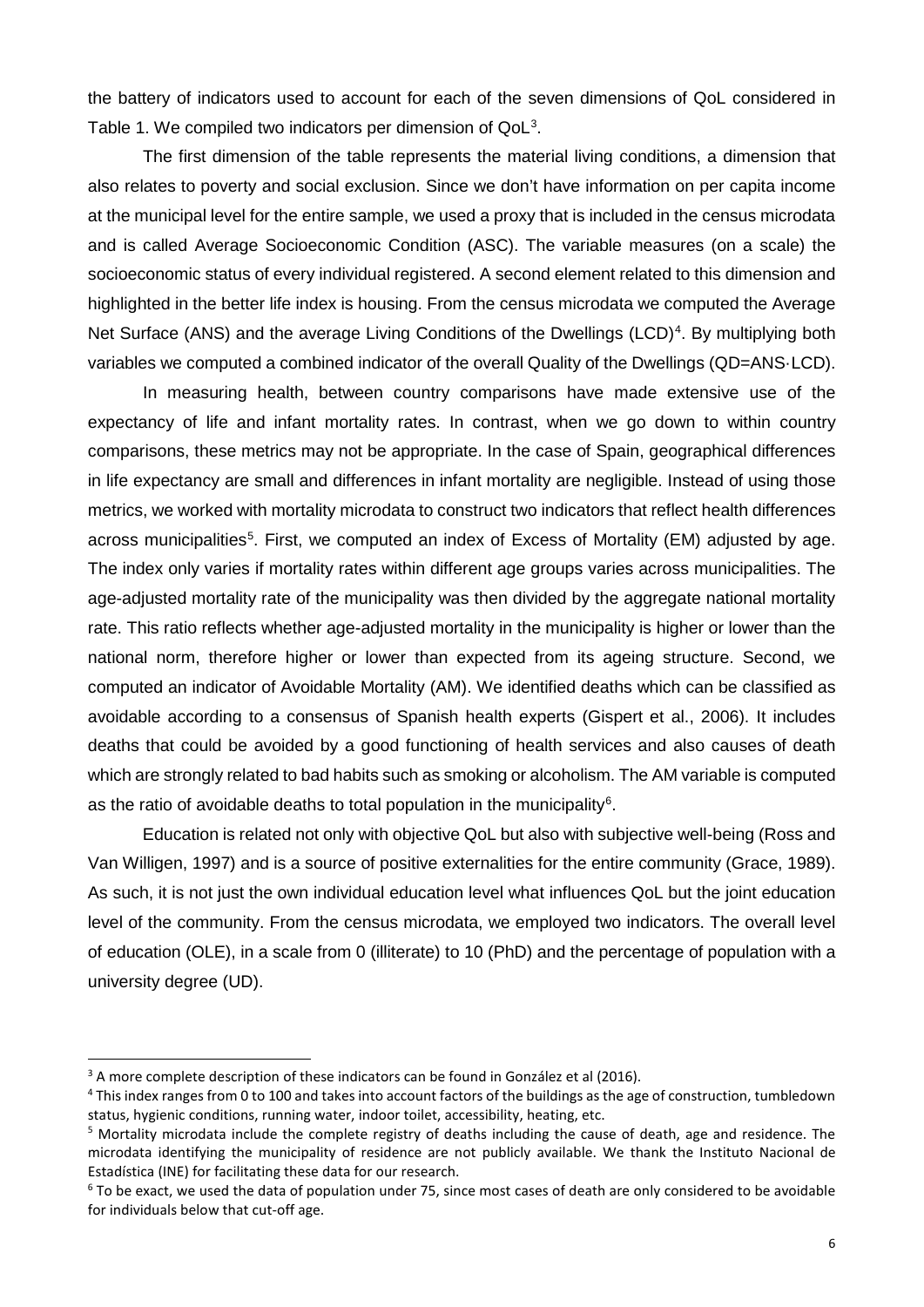The quality of the environment is also a fundamental driver of the quality of life and is also strongly related to sustainability. From the Spanish Ministry of Agriculture, Food and Environment we were able to collect data on the quality of air, which is obtained from a network of stations for air quality measures. We compiled data on two different pollutants which are subject of big concern for health according to the World Health Organization (WHO, 2006): 1) Particulate matter (PM<sub>10</sub>, average daily value), which, according to the WHO, affects more people than any other pollutant. It is composed of small particles which can penetrate and lodge deep inside the lungs, contributing to many health problems such as lung cancer, and 2) Ozone  $(O_3, 26<sup>th</sup>$  maximum 8-hour mean), which is one of the main components of photochemical smog and is associated with varied health problems such as heart and lung diseases<sup>[7](#page-6-0)</sup>.

Both economic and physical safety have been stressed as relevant components of the QoL. A usual indicator of economic safety is the Unemployment Rate (UR), a well-recognized source of economic insecurity and social exclusion. Further, unemployment is associated with a deterioration of physical and mental health (Lahelma, 1992; Janlert, 1997) and psychological well-being (McKee-Ryan et al. 2005). People who become unemployed report lower subjective quality of life even after controlling for the loss of income (Fitoussi and Stiglitz, 2011). Physical safety is also important, not only because of its most obvious effect on physical integrity, but also because of the effect of perceived insecurity in emotions (Stiglitz et al., 2010). Upon request, the Spanish Ministry of Home Affairs provided disaggregated crime data for all the municipalities in the sample except those in País Vasco and Cataluña. Unfortunately, for these two regions we only had access to aggregate data<sup>[8](#page-6-1)</sup>. For this reason, we use the total number of crimes divided by total population (CRI).

The existence of places and institutions that facilitate social interaction can be beneficial to QoL since they ease developing social and cultural relations (Lloyd and Auld, 2002). Involvement towards the community is also an important part of social interaction that contributes to QoL. Two indicators are available to be used as proxies for this dimension. The first one, included in the census microdata, is the participation in volunteering activities (VA), which shows the degree of commitment with the most needed in the community. The second variable is the total number of cultural and social centers available in the municipality, divided by the population  $(CSC)^9$  $(CSC)^9$ .

Related with the previous dimension is the time devoted to non-working pleasant activities. This is a very difficult dimension to measure with objective data, since it would also require subjective information about the satisfaction with those activities. Our municipal database contains two variables that reasonably relate to this dimension of QoL. The first one is the commercial market share (CMS), a variable included in the Anuario Económico de España 2011 which is elaborated by

<span id="page-6-0"></span><sup>&</sup>lt;sup>7</sup> The WHO also stresses the importance of Nitrogen Dioxide (NO<sub>2</sub>) and Sulfur dioxide (SO<sub>2</sub>). Unfortunately, data for these two elements were not available for the entire sample.<br><sup>8</sup> The data for País Vasco are publicly available online. In the case of Cataluña the data were provided by the Autonomous

<span id="page-6-1"></span>Government upon request for this research.

<span id="page-6-2"></span><sup>&</sup>lt;sup>9</sup> This variable was obtained from the municipal database of CajaEspaña.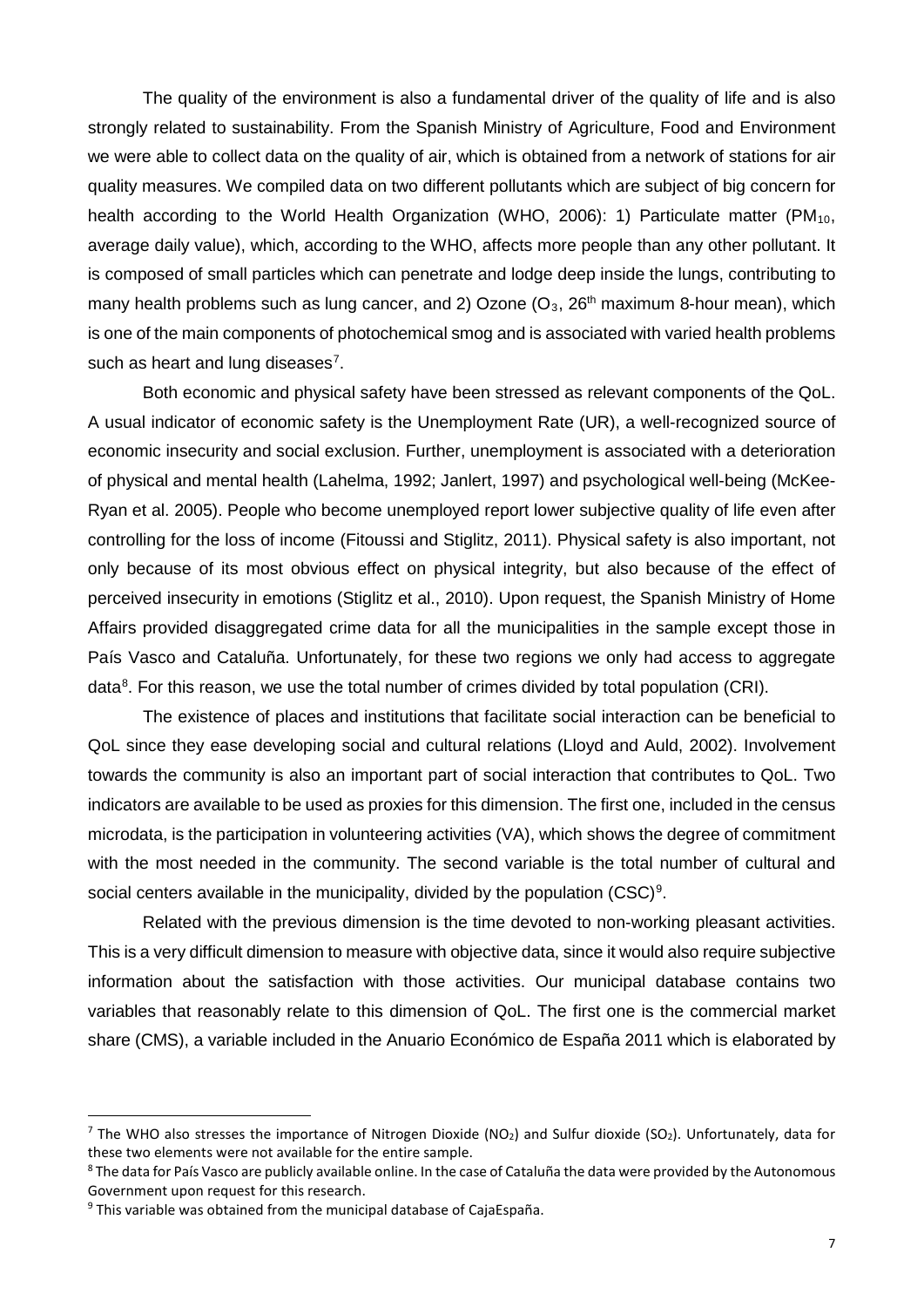La Caixa<sup>10</sup>. This variable indicates the proportion of commercial activity that takes place within the municipality boundaries in relation to the total commercial activity of Spain. As many of the pleasant personal activities identified by Stiglitz et al. (2010) imply consumption of some type, they will also contribute to the commercial market share of the municipality (e.g., shopping, traveling, eating, exercising). The second proxy is commuting time (CT), which negatively affects QoL since it withdraws time from pleasant personal activities<sup>11</sup>. Commuting has been consistently associated with reduced subjective well-being even after compensating for the increased income or better housing that can be obtained from the extra income associated with larger commuting times (Stutzer and Frey, 2008).

| <b>QoL dimension</b>              | <b>Indicators</b>                                        |
|-----------------------------------|----------------------------------------------------------|
| <b>Material Living Conditions</b> | Average Socio-economic Condition (ASC)                   |
|                                   | Quality of Dwellings (QD)                                |
| Health                            | <b>Excess Mortality (EM)I</b>                            |
|                                   | Avoidable Mortality (AM)                                 |
| Education                         | Overall Level of Education (OLE)                         |
|                                   | Population with a University Degree (UD)                 |
| Environment                       | Particulate Matter (PM10)                                |
|                                   | Ozone (O3)                                               |
| Economic & Physical Safety        | Unemployment Rate (UR)                                   |
|                                   | Crime rate (CRI)                                         |
| Social interaction                | Population participating in Volunteering Activities (VA) |
|                                   | <b>Cultural and Social Centers (CSC)</b>                 |
| <b>Personal Activities</b>        | <b>Commercial Market Share (CMS)</b>                     |
|                                   | Commuting Time (CT)                                      |

**Table 2.** Partial indicators of the QoL dimensions

Table 2 shows the complete list of 14 indicators used to approximate the 7 dimensions of QoL considered<sup>12</sup>. It must be noted that some of these indicators contain information that overlaps across QoL dimensions. For instance, the variable CMS is included as a proxy for Personal Activities, but it can also be associated with Material Living Conditions, since the two dimensions overlap. Fortunately, our empirical model (which is based on Data Envelopment Analysis) does not require matching each indicator with one or other dimension of QoL. In contrast, all the 14 indicators will

<span id="page-7-0"></span> $10$  To compute this index, La Caixa takes into account the population, number of phones, automobiles, trucks and vans, banking offices and retail activities. In order to make this index comparable across municipalities we divided it by the population.

<span id="page-7-1"></span> $11$  The raw data distinguishes between two destinations (job or school). Our variable is the arithmetic average of both. We also must indicate that INE does not compute an index associated with these variables. Instead the report includes the percentage of people on seven intervals that go from "less than 10 min" to "more than 90 min". We took mark classes in the mean of the intervals (90 for the last interval) and weighted each class mark by the percentage of population within the interval. The weighted sum can be interpreted as the average time employed to get to the school or job and is the variable used in this paper.

<span id="page-7-2"></span> $12$  Many of these variables (or similar indicators) are proposed by the EU Sponsorship Group on measuring social progress and by the OECD Better Life Index. For instance, the unemployment rate, excess mortality, quality of dwellings, overall level of education, air quality (PM<sub>10</sub>, O<sub>3</sub>), voluntary work, crime rates and polls numbers can be found in very similar or identical form. There are also indicators which are similar to the average socioeconomic condition and commercial market share. Even though our selection of indicators is constrained by data availability, we believe it offers a close description of the QoL dimensions in a similar way as they are specified in those initiatives.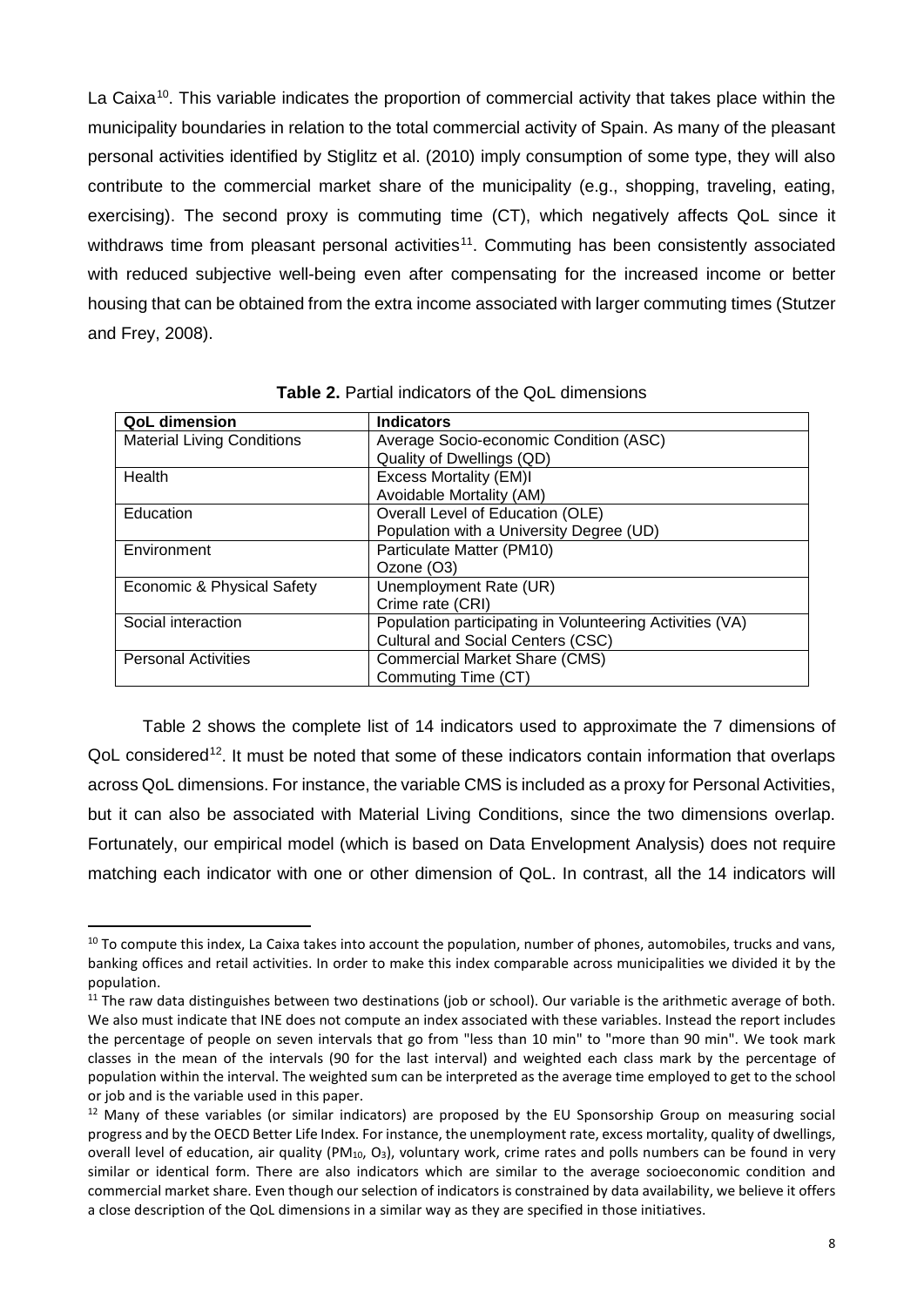enter independently in the estimation of the composite indicator, regardless of which dimension(s) they are supposed to relate with.

In sum, we have tried to overcome the traditional restrictions in data availability at the municipal level by compiling information from varied sources. Some treatment of the raw data was required in order to construct 14 indicators which, collectively, provide a fairly reasonable approximation to objective QoL conditions in the largest Spanish municipalities.

## **3. GOOD GOVERNANCE PRINCIPLES AND QUALITY OF LIFE**

As we have just seen, quality of life is a complex and multidimensional concept. The same applies to the notion of good governance. The United Nations Development Program (UNDP, 1997) identified nine principles of good governance, which have influenced subsequent academic literature (Graham et al., 2003; Bovaird and Löffler, 2003; Kim et al., 2005):

- Participation: all men and women should have a voice in decision-making, either directly or through legitimate intermediate institutions representing their interests.
- Rule of law: legal frameworks should be fair and enforced impartially.
- Transparency: this is built on the free flow of information. Processes, institutions and information must be directly accessible to concerned users, and enough information should be provided allowing for effective understanding and monitoring.
- Responsiveness: institutions and processes must aim at serving all the stakeholders.
- Consensus orientation: good governance must be able to mediate conflicting interests in order to reach a broad consensus on what is in the best interests of the group.
- Equity: all men and women must have opportunities to improve or maintain their quality of life.
- Effectiveness and efficiency: processes and institutions should produce results that satisfy needs, making the best possible use of resources.
- Accountability: decision-makers in government, the private sector and civil society organizations must be held accountable to the public, as well as to institutional stakeholders.
- Strategic vision: leaders and the public must have a broad and long-term perspective on good governance and human development, along with a sense of what is needed for such development.

These principles interact with each other in complex ways, reinforcing each other and cannot be developed in isolation. For instance, better access to information fosters transparency, but also civic engagement and effective decision-making. Civic engagement feeds the flow of information and increases legitimacy in decision making. Legitimacy, in turn, encourages participation. And in order to be equitable, institutions must be transparent and follow the rule of law.

Measuring these characteristics of good governance is far from easy. In this paper we focus on the assessment of the relationship between the quality of life in Spanish municipalities and three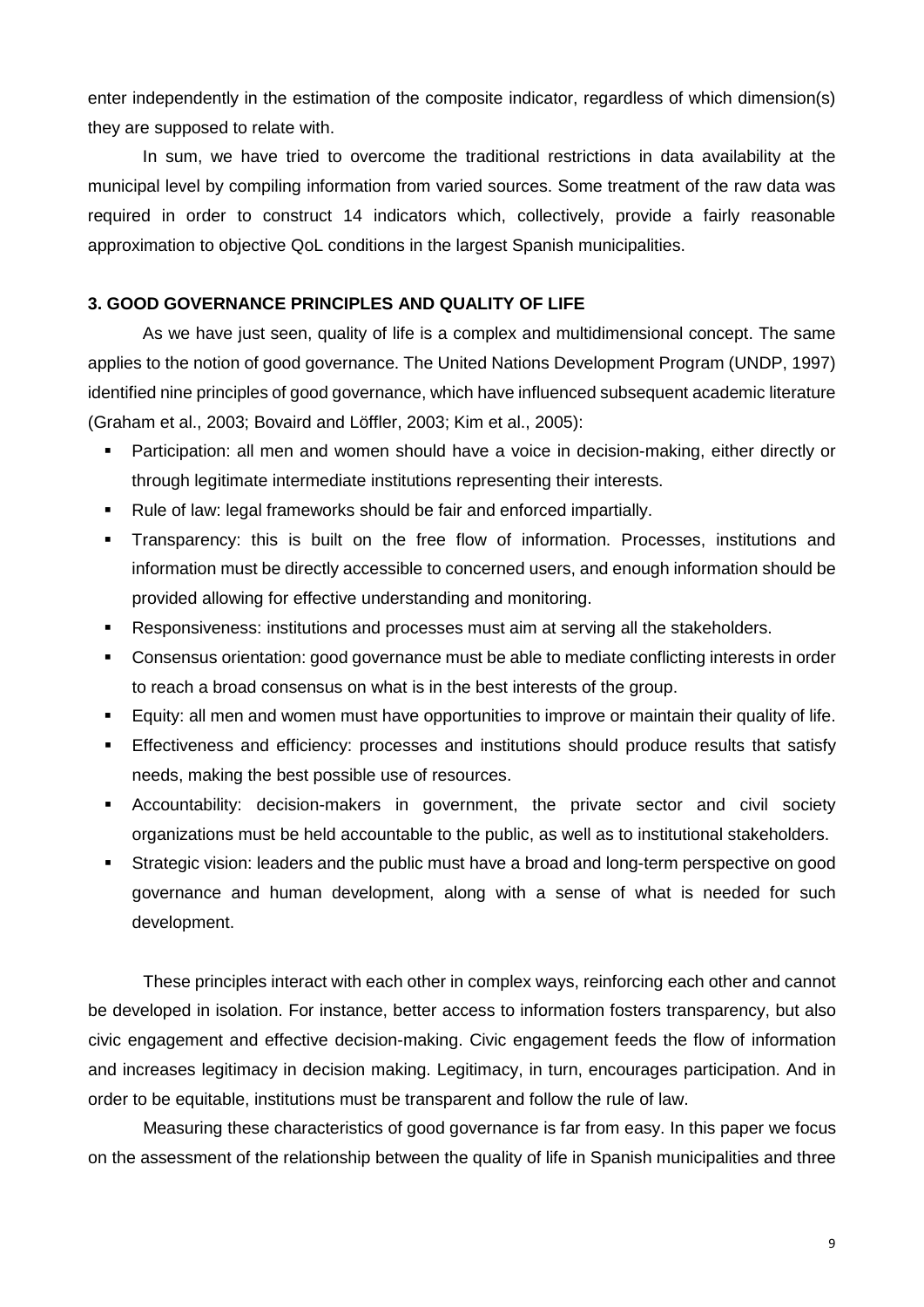of these dimensions, namely transparency, participation, and financial accountability, which can be measured with available municipal data.

## *Transparency*

Many different definitions of transparency have been formulated within the literature on good governance. All of them highlight the same fundamental attributes. Transparency implies that information is available and accessible to those affected by government decisions (stakeholders), and this information is reliable and comes in an understandable format. Thus, availability, accessibility, reliability and understandability are the necessary constituents of transparency.

According to Vishwanath and Kaufmann (1999), transparency implies an appropriate flow of timely and reliable economic, social, and political information, which must be accessible to all relevant stakeholders. In the public sector, transparency implies an openness of the governance system through clear processes and procedures and easy access to public information for citizens (Kim et al., 2005). Pietrowski and Van Ryzin (2007) define governmental transparency as the ability to find out what is going on inside a public sector organization through avenues such as open meetings, access to records or the proactive posting of information on websites.

Transparency in the public sector has been object of analysis in numerous papers which examine its drivers (see, for instance, Smith, 2004; Lasward et al., 2005; Cárcaba and García, 2010; Guillamón et al., 2011; Albalate del Sol, 2013; García-Sánchez et al., 2013). Some research has focused on the relationship between transparency and governance, studying the role of information disclosure in shaping a better government, improving the design of public policy (help identifying goals), or reducing corruption (Kaufmann et al., 2002; Kaufmann and Kraay, 2002; Islam, 2006; Bastida and Benito (2007); Lindstedt and Naurin, 2010).

In general, research highlights the critical importance of accessibility of government information as a necessary condition for good governance. However, there may also be some drawbacks with transparency. For instance, Bac (2001) notes that high transparency increases the probability of detecting corruption or wrongdoing, but it may also increase the visibility of key decision makers, thereby placing stronger incentives to establish "connections" for corruption. Gavazza and Lizzeri (2009) show that the transparency of the political system does not unambiguously improve efficiency: transparency of revenues can be counterproductive because it endogenously leads to increased wasteful spending. Bauhr and Grimes (2014) confirm that an increase in transparency in highly corrupt countries tends to breed citizen resignation rather than indignation. However, we believe that transparency is a requirement for social capital and human development. Therefore, we formulate the following hypothesis:

# **Hypothesis 1. Higher transparency implies better governance and should result in higher quality of life in the municipality.**

To measure the degree of Transparency we employ the index constructed by the NGO Transparency International for the biggest Spanish municipalities. Unfortunately, only 110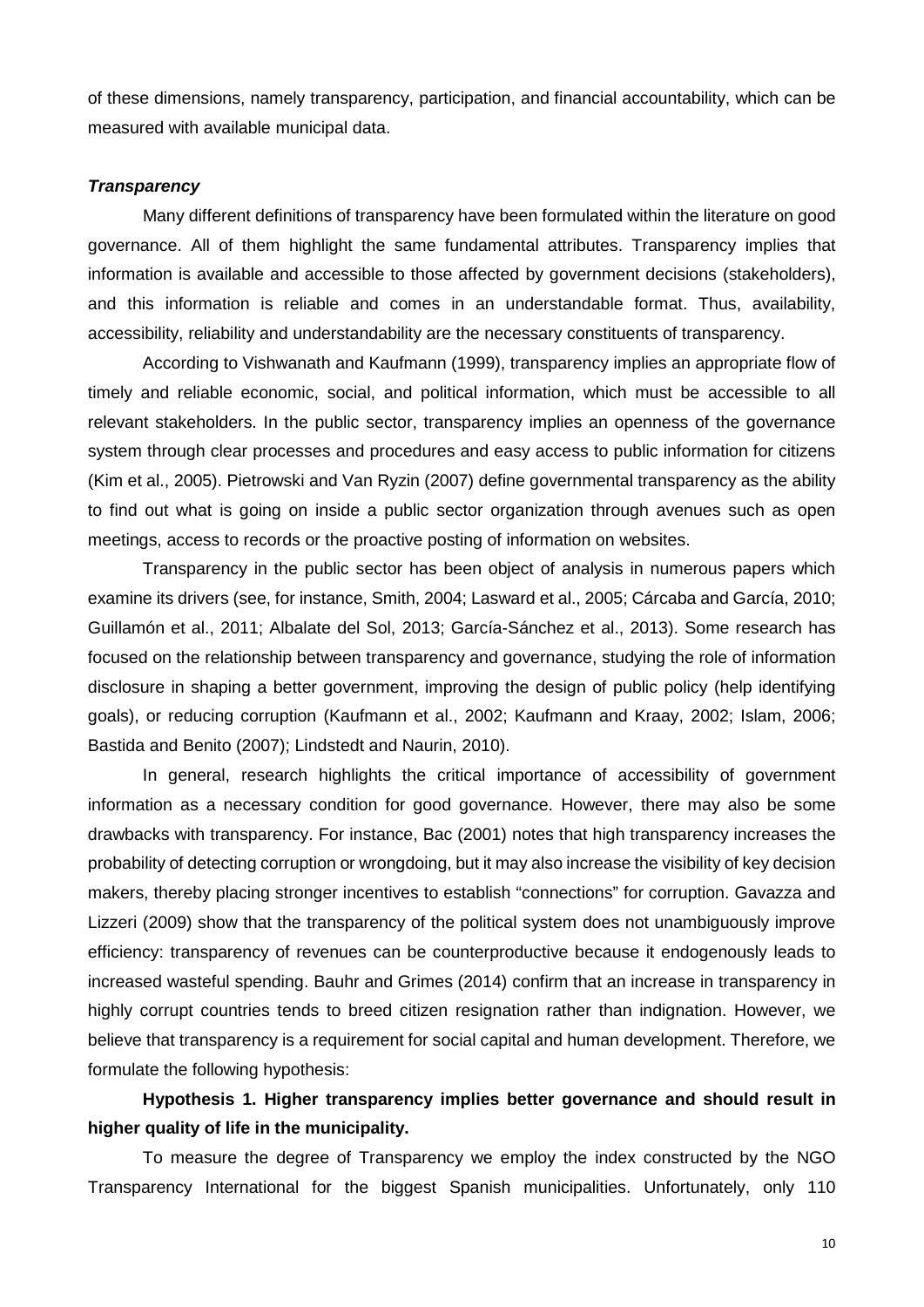municipalities are listed in the report. For this reason, this first hypothesis can only be tested in a reduced subsample of our entire sample.

### *Participation*

According to Arnstein (1969), citizen participation is a reflection of citizen power. Extensive participation grants access to decision-making, involving people in the economic, political, cultural, and social processes that affect them. The way to approach participation has gradually turned from a citizenship obligation to a citizenship primary right, which commits not only citizens, but also civil society, state agencies and institutions (Hickey and Mohan, 2005). The institutionalization of participation has occurred through regular election processes, council hearings, and, more recently, participatory budgeting. Nowadays, participatory governance means a convergence of social and political participation and the scaling up of participatory methods, state-civil partnerships, decentralization and devolution, participatory assessment, and other factors (Hickey and Mohan, 2004).

The types of participation are varied, ranging from being mere spectators who receive information about some policy or project, to the effective involvement in the negotiation of public policies; from voting for elected representatives at regular intervals, to engaging in legal or even illegal protest. Participation is not only having the mechanisms to participate, but using them effectively. According to (Fung, 2006) the modes of participation vary along three dimensions scope of participation, mode of communication and decision, and extent of authority—, addressing three important problems of democratic governance: legitimacy, justice, and effective governance.

Citizens' participation in community decision-making implies better governance. Citizen involvement in policy making makes people feel more responsible for public matters and increases public engagement, encourages people to listen to a diversity of opinions and thus promotes mutual understanding, and contributes to greater legitimacy of decisions (Michels and De Graaf, 2010). The link between participation and policy outcomes is a core tenet of much of the scholarly literature. Political participation affects the type of policies that the government implements, leads to different policy outcomes, and leads to superior social outcomes because of participation's role in aggregating information and preferences (e.g., Pateman, 1970; Knack, 2002; Martin, 2009). As such, its effect on the quality of life of the citizens must be positive.

# **Hypothesis 2: Higher citizen's participation implies better governance and therefore higher quality of life**

We will measure civic participation by the voter turnover in the municipal elections of 2011.

#### *Financial accountability*

According with UNDP (1997), good governance implies the existence of an accountable government. Decision-makers in government are accountable to the public, and different stakeholders may hold government and its representatives accountable for different issues (safe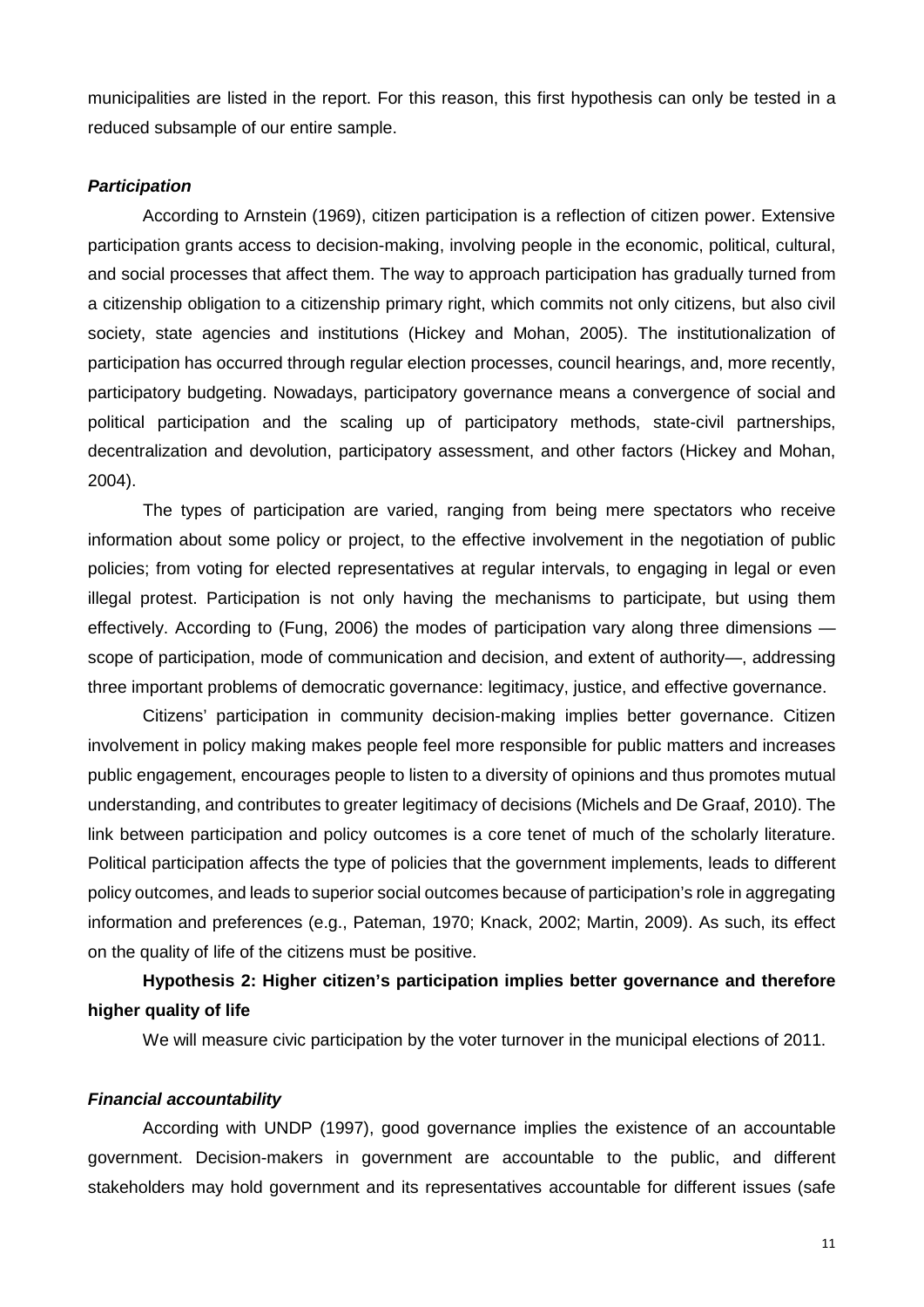keeping of inputs, efficiency of operations, or compliance with laws). Not surprisingly, accountability in public administration also has different views. In a narrow sense, it can be defined as 'the obligation to explain and justify conduct' (Bovens, 2007). But accountability is normally used as a broader concept which involves honesty, legality, efficiency or good administration (Johnson, 1974; Stewart, 1984; Glynn, 1987). In this paper we focus on the financial side of accountability.

In Concepts Statement nº 1, the Governmental Accounting Standards Board (GASB) states that governmental financial reporting should provide information to assist users in assessing accountability. While it is only one of multiple sources of information, financial reporting plays a major role in fulfilling the government's duty to be publicly accountable in a democratic society. That document also points that financial information can be used to assess a state or local governments' financial condition, that is, its financial position and its ability to continue to provide services and meet its obligations as they come due (GASB, 1987; par. 34).

As such, the mere existence of financial information is an exercise of accountability. However, it is also required that this information evidences appropriate use of financial resources, budgetary execution, liquidity and solvency, indebtedness, cost of the services and goals achieved. In this sense, the accumulation of public debt or the lack of liquidity implies a non-responsible use of public resources. This leads to our third hypothesis.

# **Hypothesis 3. Financial accountability, as represented by measures of financial condition, should be positively associated with the quality of life**

Financial accountability will be measured by the cash surplus of the municipality in 2011.

### **4. COMPUTING QUALITY OF LIFE SCORES IN MUNICIPALITIES**

The first step to estimate the composite indicator of QoL was obtaining the 14 partial indicators listed in Table 2 for each of the 393 municipalities that constitute the sample. Then, these 14 indicators need to be aggregated into a single composite indicator that reflects the overall QoL situation of the municipality. The OECD's Handbook on Constructing Composite Indicators (Nardo et al., 2005) describes the different methodologies that can be applied to combine these partial indicators into a meaningful QoL index and warns of the difficulties associated with each part of the process. Basically, the different methods use different approaches to weight all the partial indicators into the aggregate QoL index. Ideally, weights should reflect the different importance of each of the underlying dimensions of QoL. However, relative importance may vary from one individual to the next and determining empirically the appropriate set of weights is a controversial issue.

The recognition of these difficulties for appropriate weighting calls for methods that are datadriven. A very conservative approach, known as the Benefit of the Doubt (BoD), was first proposed by Melyn and Moesen (1991). The basic idea is to find weights that maximize the composite indicator for the municipality under analysis. This amounts to assume that, since any possible set of weights may be equally reasonable, a conservative researcher should select the one that gives the best possible evaluation of each municipality. Data Envelopment Analysis (DEA), a well-known non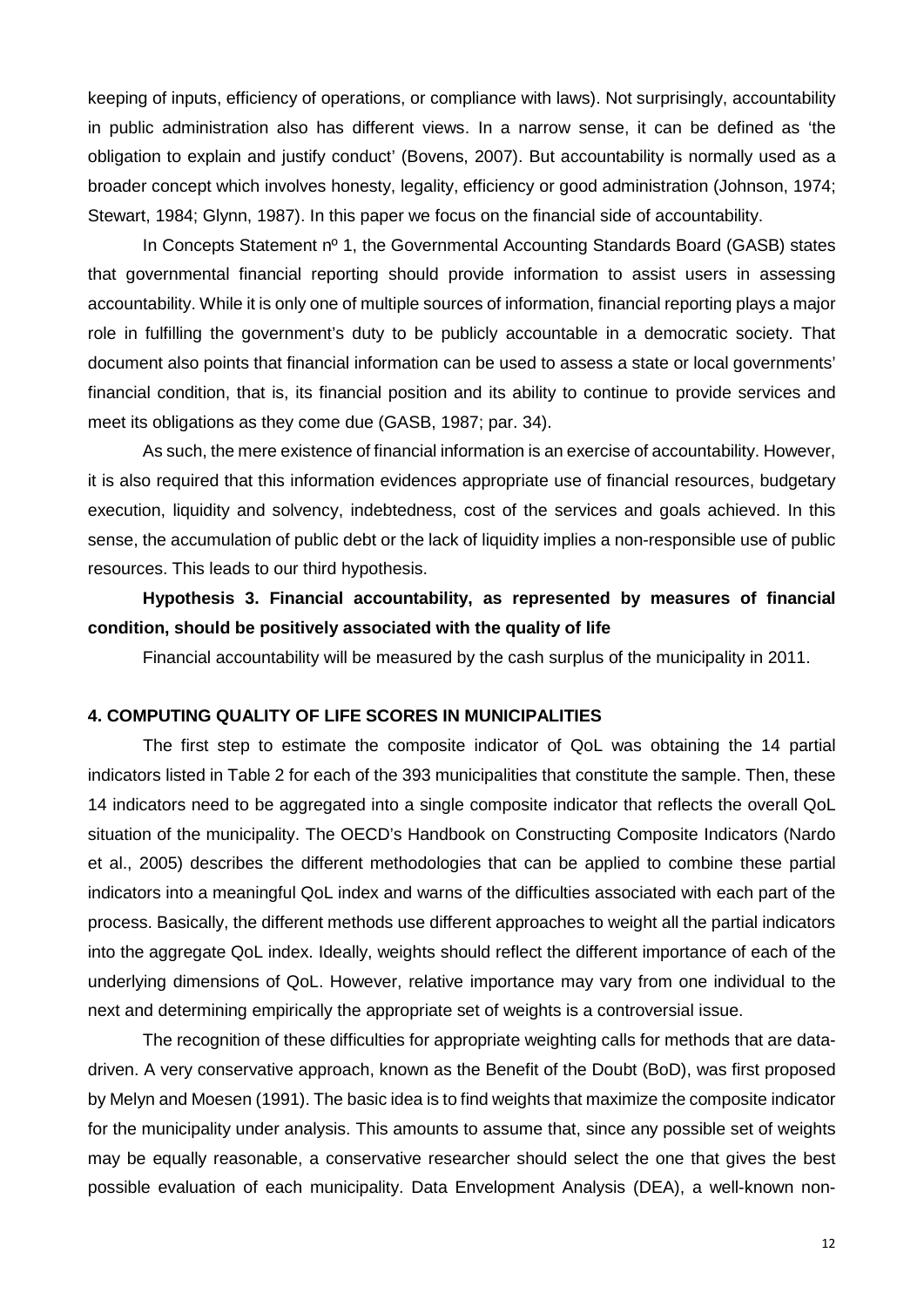parametric technique developed by Charnes et al. (1978) for measuring efficiency in production, produces exactly this type of favourable (conservative) weighting. Its application for the measurement of QoL was first proposed by Hashimoto and Ishikawa (1993) and has been profusely used since (see Mariano et al., 2015 for a review).

Unfortunately, the extreme weight flexibility (benevolence) of DEA makes this technique extremely sensitive to the presence of outliers, this is, municipalities with abnormally large values in some of the partial indicators of QoL. These municipalities may be placed on the DEA frontier even if the values of the rest of the indicators are very low (Sharpe and Andrews, 2012). By setting the most favourable weights DEA will employ zero weights for the most negative dimensions. In other words, "The optimization process can lead to many zero weights if no restrictions on the weights are imposed, so setting restrictions on weights is necessary for this method to be of practical use" (Vidoli and Mazziotta, 2011: 265). Therefore, introducing weight restrictions can balance the need for weight flexibility (data-driven benevolence) with a reasonable degree of consistency. However, weight restrictions imply some sort of value judgement. In this paper we aim at using weight constraints but at the same time imposing minimum external value judgement.

In order to compute the DEA QoL scores, the first step is to construct a frontier containing the municipalities that must be considered as the best referents, assuming total flexibility on the weights of the different indicators of QoL. Let us follow the ratio form specification of Charnes et al. (1978) with an output orientation, which requires solving the next mathematical programme for each municipality *i* in the sample:

$$
\min \frac{\sum_{m=1}^{M} v_m x_{im}}{\sum_{s=1}^{S} u_s y_{is}}
$$
\ns.a :  
\n
$$
\sum_{m=1}^{M} v_m x_{jm}
$$
\n
$$
\sum_{s=1}^{S} u_s y_{js}
$$
\n
$$
u_s, v_m \ge 0 \quad , \quad \forall s, m
$$
\n(1)

where *xim* represents the amount of input *m* in municipality *i*, *yis* represents the amount of output *s* in municipality *i*, *vm* is the weight of input *m, us* is the weight of output *s* and *j* represents any municipality in the sample.

This approach is problematic, since it forces the researcher to establish which variables are inputs and which are outputs. Ana the DEA results may not be neutral to the selection of one indicator as an input or output. While this is not a problem in the economics of production (the natural application field of DEA), the definition of social indicators as inputs or outputs (bads or goods) is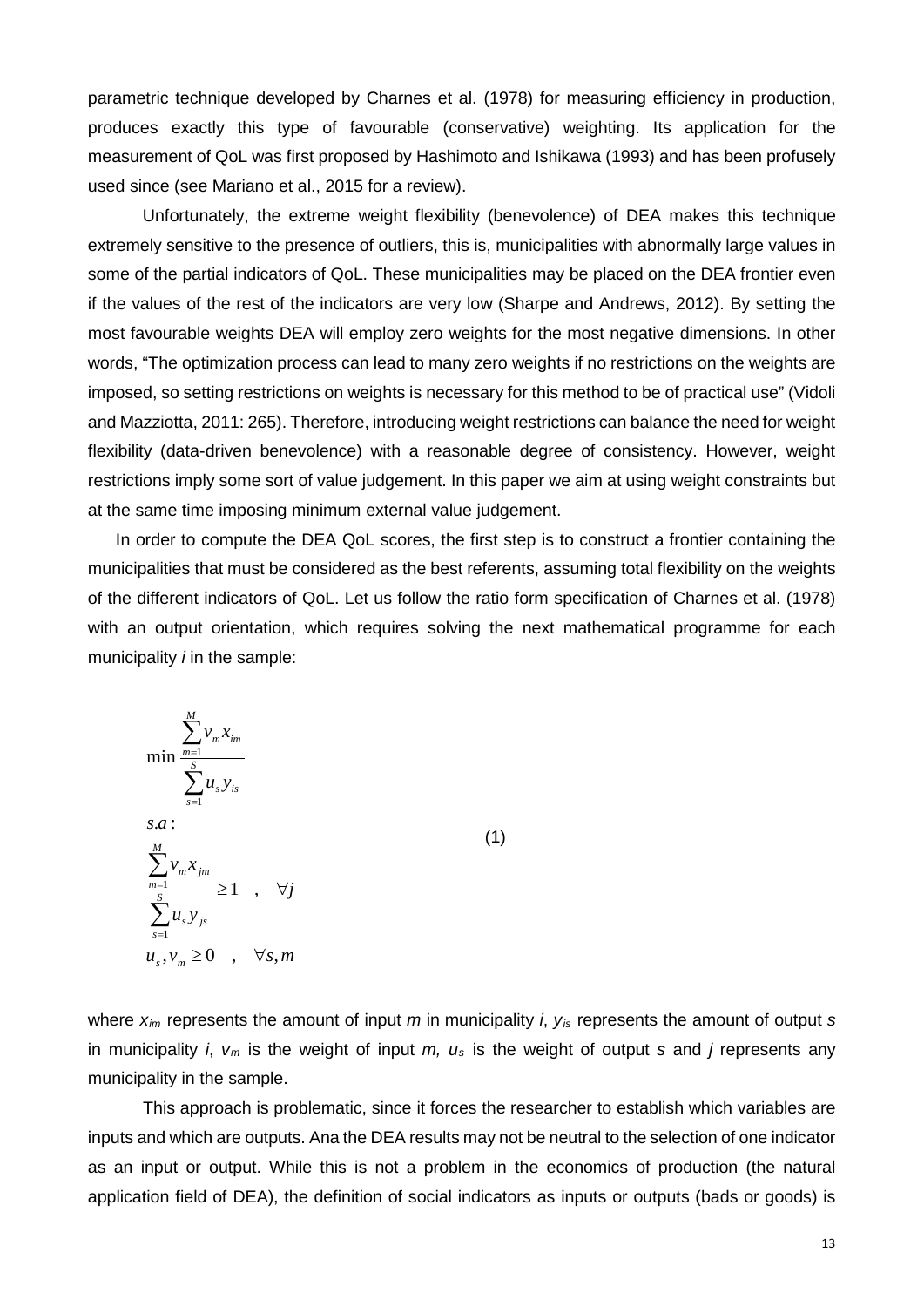completely arbitrary. To avoid this problem, in this paper we preferred to transform all the variables into outputs (i.e., more is better), regardless how they were originally defined, by applying a ratioscale neutral transformation. Conventional DEA models are units invariant and, therefore, a ratioscale normalization of the data is acceptable (since it has no effect on the final results). We followed the "distance to the group leader" normalization method proposed by Cherchye et al. (2004). In the case of goods, we divided the value of the variable by its maximum (ASC, QD, OLE, UD, VA, CSC and CMS). In the case of bads, we divided the minimum of the variable by its value (EM, AM,  $PM_{10}$ , O3, UR, CRI and CT). All the transformed variables vary from 0 to 1 and higher values are indicative of higher QoL. After these transformations are done, we can compute a DEA composite indicator in which all the indicators are ouptuts (more is better), including an additional fictitious input variable which takes the value 1 for all municipalities. The resulting DEA model is equivalent to the estimation of the following composite indicator (Cherchye et al., 2007):

$$
\max \sum_{s=1}^{S} u_s y_{is}
$$
  
s.t.:  

$$
\sum_{s=1}^{S} u_s y_{js} \le 1 \quad , \quad \forall j
$$
  

$$
u_s \ge 0 \quad , \quad \forall s
$$

This programme finds the weights  $u_s$  that maximize the composite indicator for municipality *i*. The constraint imposes a frontier over the sample by forcing the value of the composite indicator of all the municipalities to be less than some fixed value (typically 1) which establishes the frontier. If municipality *i* is on the QoL frontier, then the objective function will reach the value 1, and no other municipality will be able to obtain a higher weighted sum with the most favourable set of weights for municipality *i*. In contrast, underperformers can only attain values lower than 1 for the objective function. In this case, even with their best possible set of weights, there would exist at least another municipality which obtains a higher weighted sum. The highest score will be forced to be 1, and then the QoL of the underperforming municipality will be less than 1, with the value difference reflecting the difference in terms of QoL. Therefore, the QoL score will be bounded within the (0,1] interval, with values lower than 1 reflecting the distance to the QoL frontier.

As mentioned earlier, a distinctive feature of DEA is the absolute flexibility in the way the linear programme can select any possible set of weights for each municipality within the sample. Recall that the programme is solved independently for each municipality and, therefore, optimal weights may be completely different from one municipality to another. The main argument favouring this extreme weight flexibility is that, given our ignorance on the appropriate weight structure, this procedure will make an evaluation of the municipality under its most favourable scenario (BoD). The idea is that the observation that an indicator has a larger value in a municipality may reflect the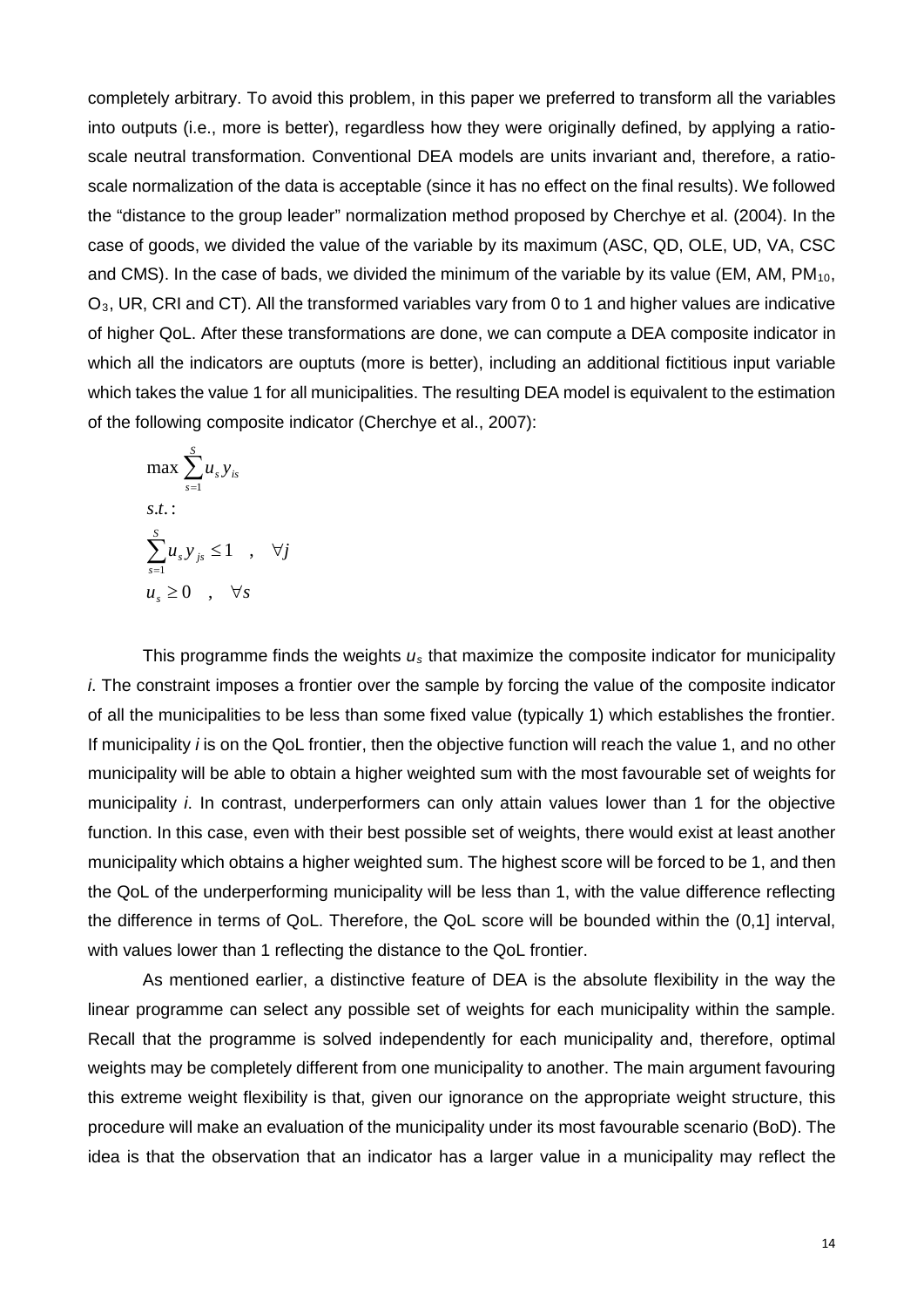greater importance of that dimension for the population of that municipality. The DEA index is conservative enough to allow for this possibility.

On the other hand, complete weight flexibility does not seem reasonable. In practice, we end up with completely different data-driven sets of weights across municipalities. And these sets often include many weights which are equal to zero (in order to neutralize indicators in which the municipality has a low value). Is it reasonable to assume that the citizens of municipality A do not care at all about crime (just because they suffer from high crime rates and they score low in that indicator), while the citizens of municipality B have the highest concern about crime (simply because they have comparatively low crime rates)? If we accepted that, we would need to revise our definition of QoL itself and conclude that QoL is something completely different for municipalities A and B. It simply does not seem realistic. Unconstrained DEA may (and will) produce such absurd results in empirical applications. It is common to have a large number of indicators receiving zero weights, simply because the values of those variables are not large enough to deserve a positive weight. To maximize the QoL index, the DEA programme assigns positive weights only in the most favourable indicators. This is a well-known flaw within the DEA literature and many different solutions have been suggested, which imply restricting the range of acceptable values for the weights (Thompson et al., 1986; Dyson and Thanassoulis, 1988; Allen et al., 1997; Roll et al., 1991; Wong and Beasley, 1990; Pedraja et al., 1997; Sarrico and Dyson, 2004). In the words of Vidoli and Mazziotta (2011: p.265) "setting restrictions on weights is necessary for this method to be of practical use".

A controversial issue in weight restrictions literature is the establishment of the acceptable range of weights. In terms of value judgement, some methods are more demanding than others. In this paper we propose a classic weight restrictions scheme, which combines a degree of flexibility with an equivalent degree of weight consistency without imposing much structure. The basic idea comes from comparing the two extreme solutions of unconstrained DEA and equal weighting with an intermediate compromise solution in which 50% common weight is imposed, while 50% flexibility is allowed. Therefore, we propose a balanced trade off by imposing the constraint that each of the 14 partial indicators must have at least one half of the weight share it would have under an equal weighting scheme and no more than one half more. In other words, at least half of the weighting must be common for all the municipalities in the sample (14·3.571%=50%) while the other half will be discretional for each municipality, with 50% discretionality within each indicator. We follow Wong and Beasley (1990) in order to restrict the shares of each of the 14 indicators in the following manner:

$$
0.03571 \le \frac{u_k y_k}{\sum_{s=1}^{14} u_s y_s} \le 0.10714 \quad , \quad k = 1...14
$$

A good property of this approach to weight restrictions is that the resulting composite indicator still remains invariant to the units of measurement (Cherchye et al., 2007: 132). The process is able to combine a degree of weight flexibility with the same degree of consistency in weighting. With 14 indicators, the 50% common weighting, translates into a 3.571% minimum weight for each indicator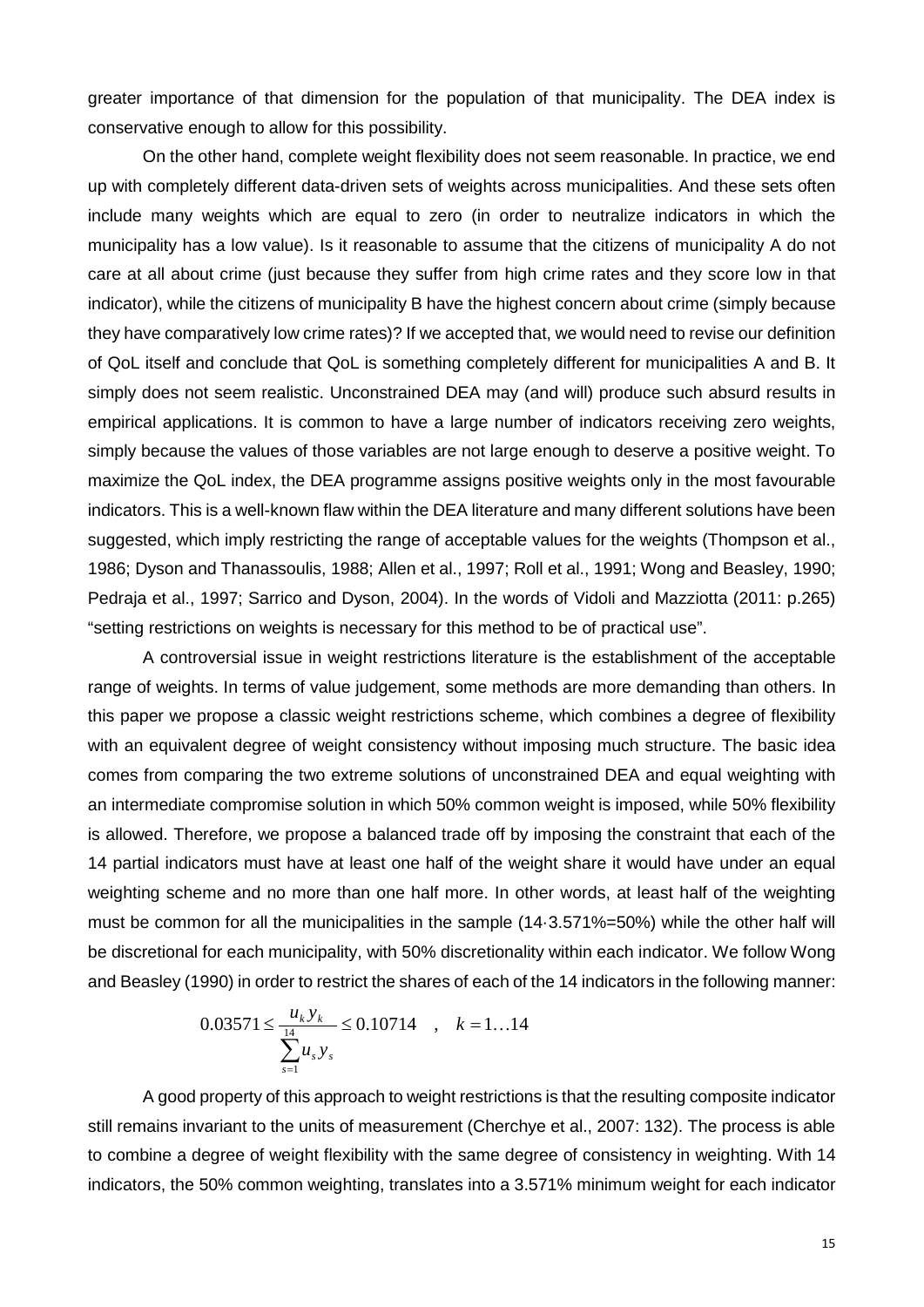and a maximum of 10.714%. Under equal weighting, all the indicators would receive an equal weight of 6.143%. A variation of 50% either up or down is allowed in our proposal. Indicators with a low value may receive the lowest weight of 3.571% (50% lower than the corresponding equal weight). Conversely, indicators in which the municipality performs well may receive weights as large as 10.714% (50% larger than the corresponding equal weight). In any case, the particular weighting vector of each municipality will be data-driven (within these limits), being the most favourable to each municipality. The resulting weights will therefore be halfway between equal weighting and unrestricted BoD weighting.

### **5. RESULTS**

A complete description of the QoL scores and its geographical distribution across the territory can be found in González et al (2016). Central-North municipalities show the highest QoL scores, while Southern municipalities (including the Canary Islands) achieve the lowest scores. In this paper, the focus is on how this distribution of QoL relates to the distribution of good governance over the sample. Table 3 shows descriptive statistics of the variables that will be used in our empirical analysis. To the QoL, transparency, participation and accountability variables, we added some demographic control variables that may also relate to QoL: population density, population average age, and population growth. Average QoL is 0.77, which means that the average municipality is 23% down with respect to the municipalities with the best quality of life. The worst municipality in terms of QoL only reaches a 38.5% of the maximum attainable. The transparency index ranges from 15 to 100, being the average at 70.91. Participation and accountability were normalized too to vary between 0 and 1. We appreciate more dispersion in accountability than in participation. In turn, the demographic control variables show important variation within the sample.

|                | Average | Min      | Max     | <b>SD</b> |
|----------------|---------|----------|---------|-----------|
| QoL            | 0.773   | 0.385    | 1.0     | 0.08      |
| Transparency   | 70.91   | 15       | 100     | 24.5      |
| Participation  | 0.803   | 0.576    | 1.0     | 0.09      |
| Accountability | 0.585   | 0.032    | 1.0     | 0.11      |
| Pop. Density   | 1790.2  | 25.88    | 21757.5 | 2930.2    |
| Pop. Age       | 39.5    | 33.2     | 47.7    | 2.61      |
| Pop. Growth    | 0.237   | $-0.111$ | 1.16    | 0.22      |

|  | <b>Table 3. Descriptive statistics</b> |  |
|--|----------------------------------------|--|
|--|----------------------------------------|--|

Table 4 shows the results of the regression analysis. We estimated three different models. The first two include the variable Transparency and therefore are run on the reduced sample (of 110 observations) for which this variable is available. The first model includes regional dummies, while the second one does not. The reason to control for regional dummies is that some competencies which are important to improve QoL conditions (such as health or education) are responsibility of the regional governments. Finally, the third model is run on the entire sample (of 393 observations), without the variable Transparency. As we can observe, Transparency does not seem to relate significantly to the quality of life, while Participation and Accountability present a positive relationship.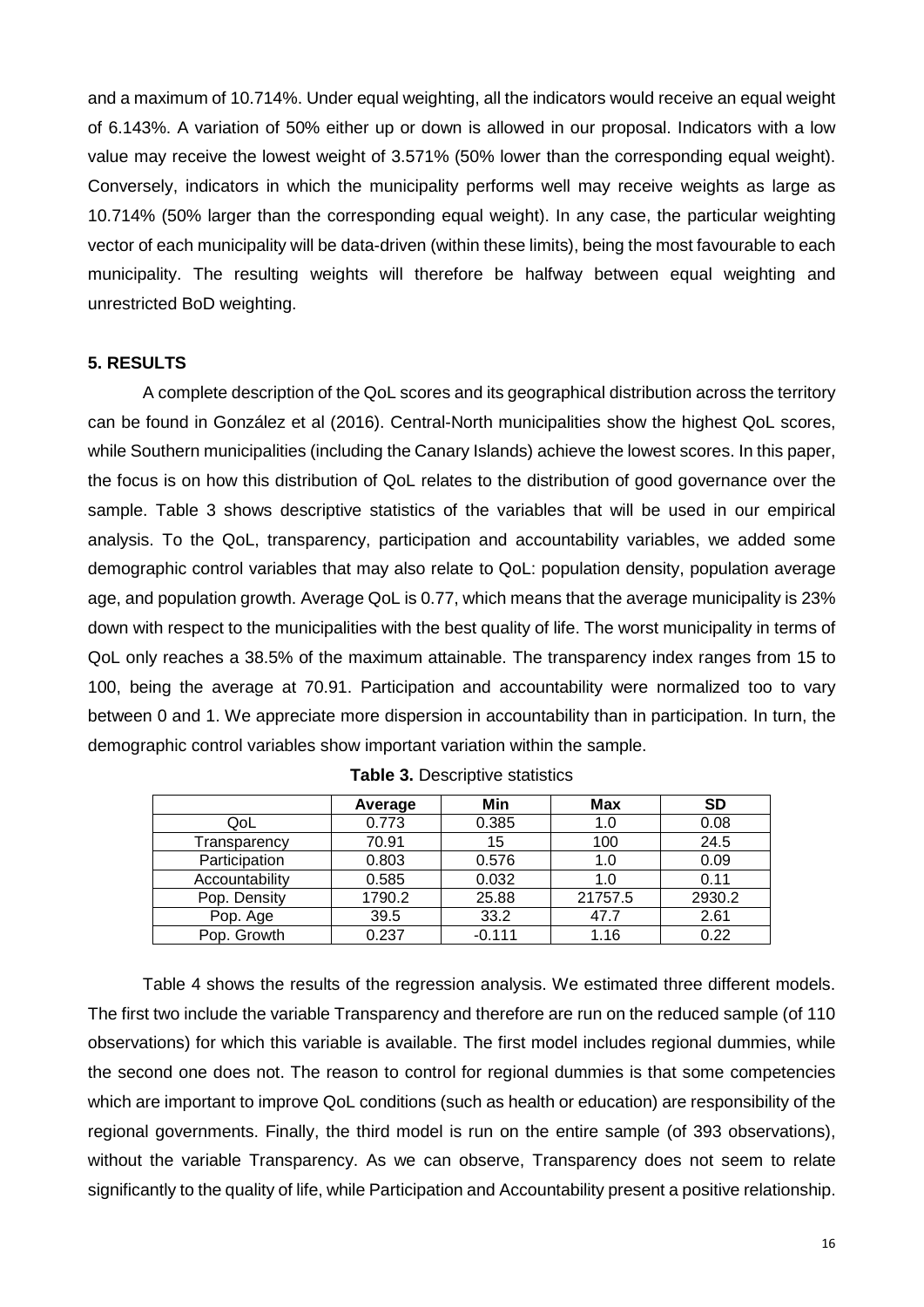Citizen participation is positively and significantly correlated with QoL in all the specifications tried at the 0.01 confidence level. In turn, Accountability is positively related to QoL, but the relation is only statistically significant in the reduced sample. The control variable population density correlates negatively with QoL although it is not significant in the full sample. In contrast, population age has a positive and significant effect especially in the full sample. There is no effect of population growth on the quality of life.

|                 | Coeff.     | <b>T-test</b> | Coeff.     | <b>T-test</b> | Coeff.      | <b>T-test</b> |
|-----------------|------------|---------------|------------|---------------|-------------|---------------|
| Constant        |            |               | 0.288      | $2.29**$      | 0.278       | $3.44***$     |
| Transparency    | $-0.0002$  | $-0.91$       | 0.0002     | 0.67          |             |               |
| Participation   | 0.392      | $3.40***$     | 0.286      | $3.92***$     | 0.148       | $3.53***$     |
| Accountability  | 0.136      | $2.44***$     | 0.180      | $2.92***$     | 0.051       | 1.57          |
| Pop. Density    | $-0.00005$ | $-2.73***$    | $-0.00005$ | $-2.44**$     | $-0.000005$ | $-0.39$       |
| Pop. Age        | 0.003      | 0.84          | 0.005      | $1.66*$       | 0.009       | $5.11***$     |
| Pop. Growth     | 0.021      | 0.175         | $-0.062$   | 1.33          | $-0.011$    | 0.54          |
| Andalucia       | 0.28       | 1.59          |            |               |             |               |
| Aragon          | 0.41       | $2.15***$     |            |               |             |               |
| Asturias        | 0.29       | 1.44          |            |               |             |               |
| <b>Baleares</b> | 0.33       | $1.85*$       |            |               |             |               |
| Canarias        | 0.27       | 1.51          |            |               |             |               |
| Cantabria       | 0.32       | 1.60          |            |               |             |               |
| Castilla y Leon | 0.34       | $1.75*$       |            |               |             |               |
| Castilla-Mancha | 0.30       | 1.58          |            |               |             |               |
| Cataluña        | 0.36       | $2.10**$      |            |               |             |               |
| C. Valenciana   | 0.23       | 1.21          |            |               |             |               |
| Extremadura     | 0.31       | $1.66*$       |            |               |             |               |
| Galicia         | 0.34       | $1.77*$       |            |               |             |               |
| Madrid          | 0.30       | $1.66*$       |            |               |             |               |
| Murcia          | 0.29       | 1.59          |            |               |             |               |
| Navarra         | 0.42       | $2.13*$       |            |               |             |               |
| País Vasco      | 0.37       | $1.94*$       |            |               |             |               |
| La Rioja        | 0.37       | $1.89*$       |            |               |             |               |

**Table 4.** Regression results (dependent variable QoL)

Given that the QoL index is bounded within the (0,1] interval, we repeated the estimations using a truncated model, specifying the limits as truncation points. The results are qualitatively very similar. There is no effect of Transparency, a robust positive effect of Participation and a weak effect of Accountability, which has a significant effect within the reduced sample but not in the full sample. Given that the reduced sample includes only the largest municipalities, it seems that accountability is important for the quality of life in those large municipalities, while it is not a determining factor in smaller ones.

|                | Coeff.     | <b>T-test</b> | Coeff.     | <b>T-test</b> | Coeff.      | <b>T-test</b> |
|----------------|------------|---------------|------------|---------------|-------------|---------------|
| Constant       |            |               | 0.283      | $2.37**$      | 0.271       | $3.35***$     |
| Transparencv   | $-0.0002$  | $-0.75$       | 0.0002     | 0.81          | ۰           |               |
| Participation  | 0.358      | $3.59***$     | 0.257      | $3.65***$     | 0.141       | $3.37***$     |
| Accountability | 0.120      | $2.49**$      | 0.163      | $2.76***$     | 0.046       | 1.44          |
| Pop. Density   | $-0.00005$ | $-3.07***$    | $-0.00005$ | $-2.74***$    | $-0.000006$ | $-0.46$       |
| Pop. Age       | 0.003      | 0.98          | 0.005      | $2.04**$      | 0.009       | $5.32***$     |
| Pop. Growth    | 0.017      | 0.46          | $-0.062$   | 1.41          | $-0.010$    | 0.49          |
| Andalucia      | 0.31       | $2.06*$       |            |               |             |               |

**Table 5.** Truncated regression results (dependent variable QoL)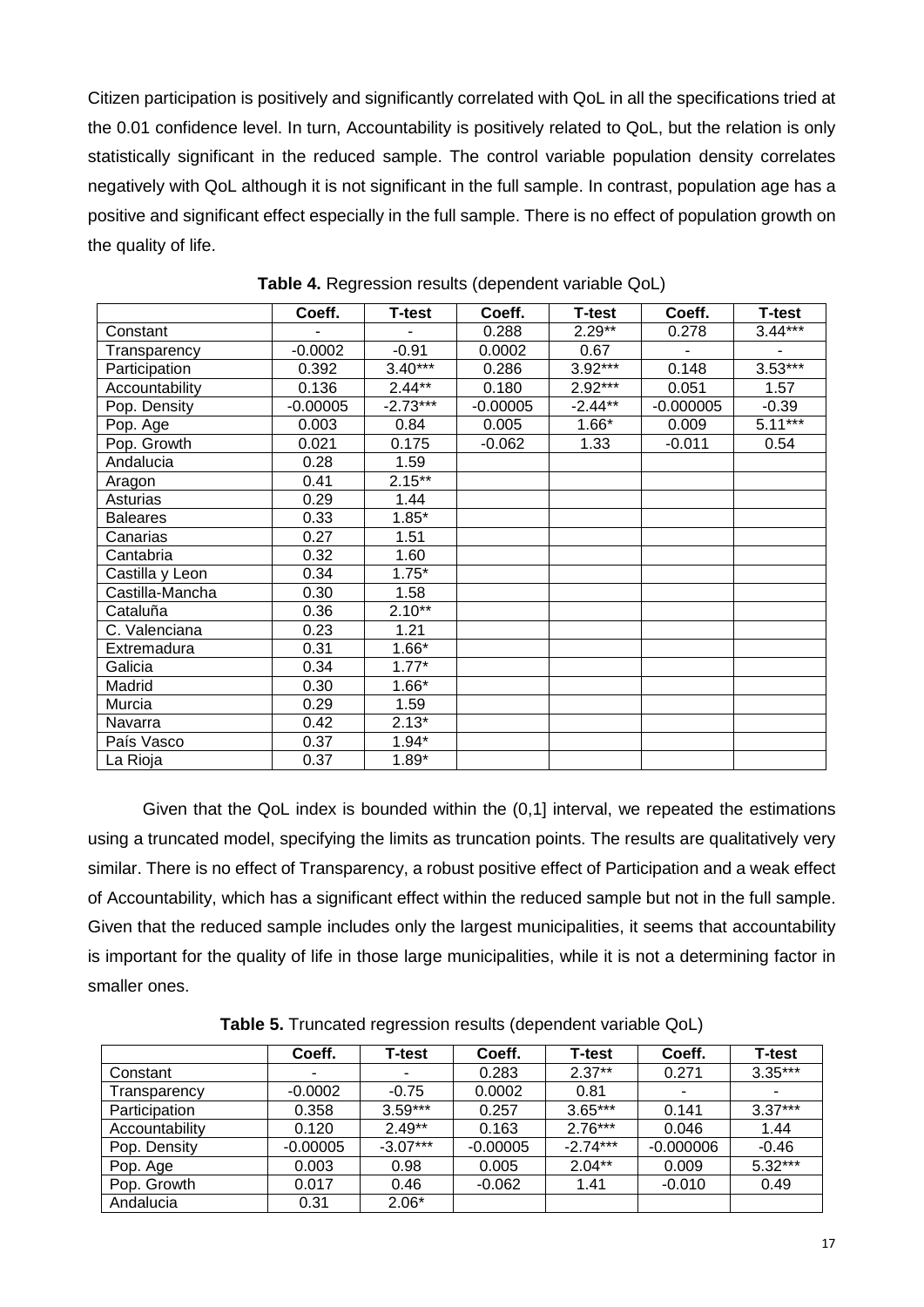| Aragon          | 0.46 | $2.76***$ |  |  |
|-----------------|------|-----------|--|--|
| Asturias        | 0.32 | $1.87*$   |  |  |
| <b>Baleares</b> | 0.37 | $2.35***$ |  |  |
| Canarias        | 0.30 | $1.97**$  |  |  |
| Cantabria       | 0.36 | $2.05***$ |  |  |
| Castilla y Leon | 0.37 | $2.23**$  |  |  |
| Castilla-Mancha | 0.34 | $2.07**$  |  |  |
| Cataluña        | 0.39 | $2.63***$ |  |  |
| C. Valenciana   | 0.27 | 1.62      |  |  |
| Extremadura     | 0.35 | $2.18***$ |  |  |
| Galicia         | 0.38 | $2.27**$  |  |  |
| Madrid          | 0.33 | $2.08**$  |  |  |
| Murcia          | 0.32 | $2.06**$  |  |  |
| Navarra         | 0.45 | $2.67***$ |  |  |
| País Vasco      | 0.40 | $2.44**$  |  |  |
| La Rioja        | 0.41 | $2.41**$  |  |  |

In sum, our results provide strong support for Hypothesis 2 (the role of Participation on QoL), weak support for Hypothesis 3 (the role of Accountability on QoL) and no support for Hypothesis 1 (the influence of Transparency on QoL). However, transparency is only measured within the subsample of the largest municipalities. Additionally, regional dummies seem to capture important differences in the QoL of the municipalities, as expected. Regarding the control variables, ageing and population density seem to have a relationship with the QoL (although in opposite directions), while population growth seems to be unrelated. This last result was not the expected one, since we would expect that migration flows would tend to favour the municipalities with a higher QoL.

### **6. CONCLUDING REMARKS**

The ultimate goal of society should be to improve the welfare of the citizens and contribute to human development. The focus of public policy on aggregate macroeconomic measures such as the GDP is therefore misplaced. Other social aspects of well-being should be considered, such as health, crime, leisure, a clean environment, etc. Quality of life indexes aim at complementing macroeconomic figures with socio-economic figures summarizing welfare in society. This paper has combined information on 7 dimensions of quality of life, using 14 variables at the municipal level in Spain. A considerable effort has been made in order to find meaningful indicators that cover those dimensions for a big sample.

The goal of our paper was to examine how QoL related to good governance, understood here as one of its drivers. We used measures of three aspects of good governance in order to check for the existence of such relationships. First, we employed the index of transparency developed by International Transparency for 2011 in order to account for the degree of information disclosure in local public affairs. Second, we used voter turnover as a measure of participation in local politics. Finally, we used a measure of financial condition (cash surplus) as an indicator of accountability. Our results show a significant positive relationship between participation and accountability and the quality of life. However, there is no relationship between quality of life and transparency. Unfortunately, we only have data on transparency for a reduced subsample of 110 municipalities,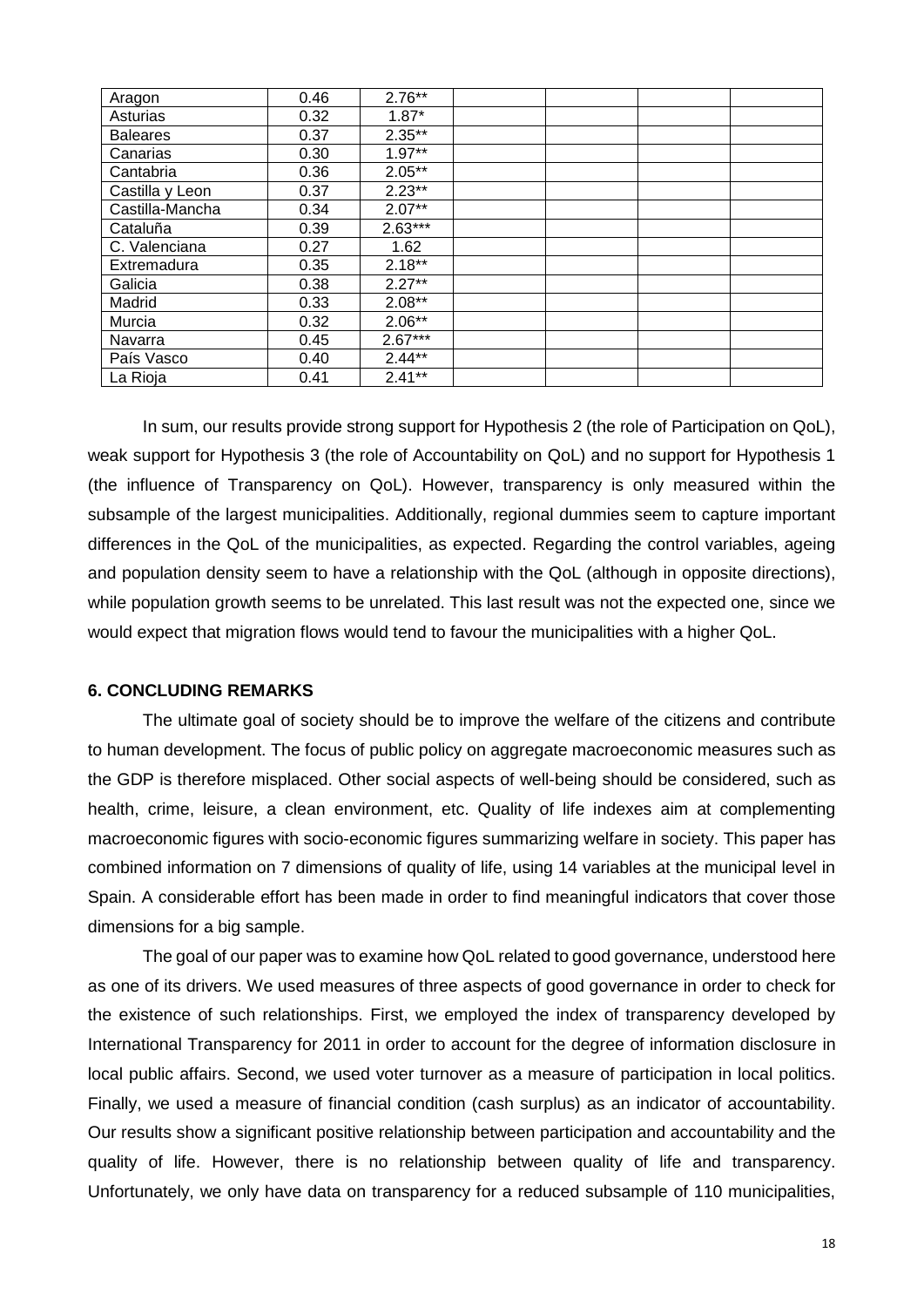which may have conditioned this result. Further work should incorporate additional dimensions of good governance not accounted for in this paper.

**Acknowledgements:** This research was financed by the Spanish "Ministerio de Economía y Competitividad", project code: MINECO CSO2013-43359-R and co-financed with ERDF funds. The authors gratefully acknowledge all the institutions that provided access to restricted access data without which this study would not have been possible: "Instituto Nacional de Estadística", "Tribunal de Cuentas", "Ministerio del Interior", "Departament d'Interior-Generalitat de Catalunya".

## **REFERENCES**

Albalate del Sol, D. (2013). The institutional, economic and social determinants of local government transparency. Journal of Economic Policy Reform, 16(1), 90-107.

Allen, R., Athanassopoulos, R., Dyson, G., & Thanassoulis, E. (1997). Weights restrictions and value judgements in Data Envelopment Analysis: Evolution, development and future directions. Annals of Operations Research, 73, 13-34.

Arnstein, S. R. (1969). A ladder of citizen participation. Journal of the American Institute of planners, 35(4), 216-224.

Bac, M. (2001). Corruption, connections and transparency: Does a better screen imply a better scene? Public Choice, 107(1-2), 87-96

Ballas, D. (2013). What makes a happy city? Cities, 32, 39-50.

Bastida, F., & Benito, B. (2007). Central government budget practices and transparency: an international comparison. Public Administration, 85(3), 667-716.

Bauhr, M., & Grimes, M. (2014). Indignation or resignation: the implications of transparency for societal accountability. Governance, 27(2), 291-320.

Becker, R.A., Denby, L., McGill, R. & Wilks, A.R. (1989). Analysis of data from the Places Rated almanac. The American Statistician, 41(3), 169-186.

Bigerna, S., & Polinori, P. (2013). Quality of life in major Italian cities: Do local governments cost efficiency contribute to improve urban life style? An introductory analysis. Economics and Policy of Energy and the Environment, 3, 121-144.

Bovaird, T., & Loeffler, E. (2007). Assessing the quality of local governance: a case study of public services. Public Money and Management, 27(4), 293-300.

Bovaird, T., & Loffler, E. (2002). Moving from excellence models of local service delivery to benchmarking of'good local governance'. International Review of Administrative Sciences, 68(1), 9- 24.

Bovaird, T., & Löffler, E. (2003). Evaluating the quality of public governance: indicators, models and methodologies. International Review of Administrative Sciences, 69(3), 313-328.

Bovens, M. (2007). Analysing and assessing accountability: a conceptual framework1. European law journal, 13(4), 447-468.

Cárcaba García, A. & García García, J. (2010). Determinants of online reporting of accounting information by Spanish local government authorities. Local Government Studies, 36(5), 679-695.

Charnes, A., Cooper, W.W., & Rhodes, E. (1978). Measuring the Efficiency of Decision Making Units. European Journal of Operational Research, 2, 429-44.

Cherchye, L., Moesen, W., Rogge, N., & Puyenbroeck, T. (2007). An introduction to benefit of the doubt composite indicators. Social Indicators Research, 82, 111-145.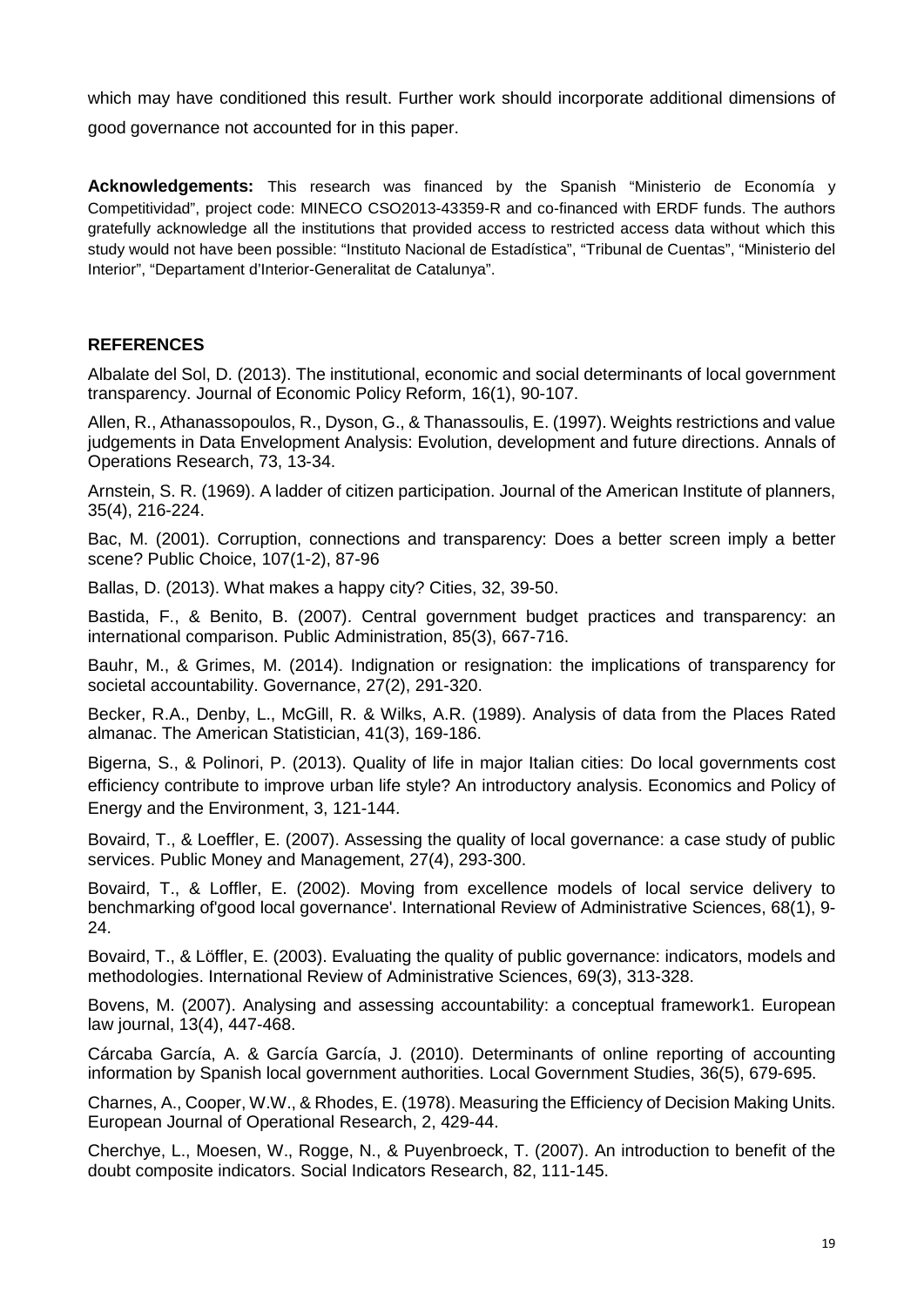Diener, E. (1995). A value based index for measuring national quality of life. Social Indicators Research, 36(2), 107-127.

Dyson, R.G., & Thanassoulis, E. (1988). Reducing weight flexibility in Data Envelopment Analysis. *Journal of Operational Research Society,* 6, 563-576.

Fitoussi, J.P., & Stiglitz, J. (2011). On the Measurement of Social Progress and Well Being: Some further thoughts. Working paper 2011-19, OFCE-Observatoire Français des Conjonctures Économiques, Paris.

Fung, A. (2006). Varieties of participation in complex governance. Public administration review, 66(s1), 66-75.

García-Sánchez, I. M., Frías-Aceituno, J. V., & Rodríguez-Domínguez, L. (2013). Determinants of corporate social disclosure in Spanish local governments. Journal of Cleaner Production, 39, 60-72.

Gavazza, A., & Lizzeri, A. (2009). Transparency and economic policy. The Review of Economic Studies, 76(3), 1023-1048.

Gispert, R., Arán, M., Puigdefábregas, A. & Grupo para el Consenso en la Mortalidad Evitable (2006). La mortalidad evitable: lista de consenso para la actualización del indicador en España. Gaceta Sanitaria, 20(3), 184-193.

Glynn, J. 1987. Public Sector Financial Control and Accountability. Oxford: Basil Blackwell.

González, E., Cárcaba, A., & Ventura, J. (2011). The importance of the geographic level of analysis in the assessment of the Quality of Life: the case of Spain. Social Indicators Research, 102, 209- 228.

González, E., Cárcaba, A., & Ventura, J. (2016). Weight Constrained DEA Measurement of the Quality of Life in Spanish Municipalities in 2011. Social Indicators Research, 1-26.

Governmental Accounting Standards Board (GASB) 1987, Concepts Statement No. 1, Objectives of Financial Reporting, Norwalk: GASB.

Grace, G. (1989). Education: commodity or public good? British Journal of Education Studies, 37(3), 207-221.

Graham, J., Amos, B., & Plumptre, T. (2003). Principles for good governance in the 21st century. Policy brief, 15(2003), 1-6.

Grindle, M. (2012). Good governance: The inflation of an idea. Planning ideas that matter, 259-282.

Guillamón, M. D., Bastida, F., & Benito, B. (2011). The determinants of local government's financial transparency. Local Government Studies, 37(4), 391-406.

Hashimoto, A., & Ishikawa, H. (1993). Using DEA to evaluate the state of society as measured by multiple social indicators. Socio-Economic Planning Sciences, 27, 257-268.

Hickey, S., & Mohan, G. (2004). Participation--from tyranny to transformation?: Exploring new approaches to participation in development. Zed books.

Hickey, S., & Mohan, G. (2005). Relocating participation within a radical politics of development. Development and change, 36(2), 237-262.

Islam, R. (2006). Does more transparency go along with better governance?. Economics & Politics, 18(2), 121-167.

Janlert, U. (1997). Unemployment as a disease and diseases of the unemployed. Scandinavian Journal of Work, Environment & Health, 23(3), 79-83.

Johnson, N. (1974). ''Defining Accountability'', Public Administration Bulletin, No . 17, December, pp  $.3 - 13.$ 

Jurado, A., & Perez-Mayo, J. (2012). Construction and evolution of a multidimensional well-being index for the Spanish regions. Social Indicators Research, 107: 259-279.

Kaufmann, D., & Kraay, A. (2002). Growth without governance. World Bank Policy Research Working Paper, (2928).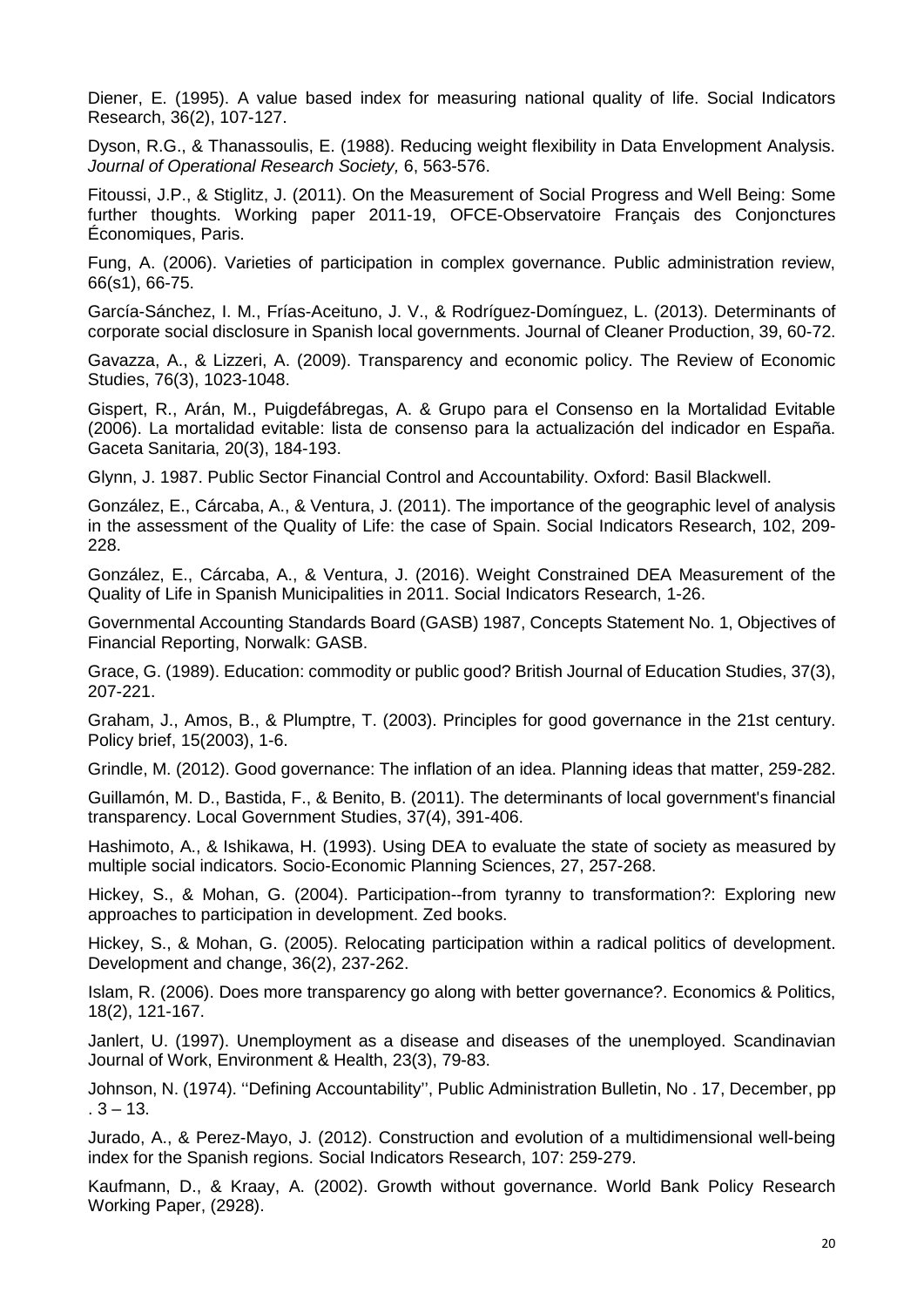Kaufmann, D., Mehrez, G., & Gurgur, T. (2002). Voice or public sector management? An empirical investigation of determinants of public sector performance based on a survey of public officials. An Empirical Investigation of Determinants of Public Sector Performance based on a Survey of Public Officials (World Bank Research Working Paper).

Kim, P., Halligan, J., Cho, N., Oh, C., & Eikenberry, A. (2005). Toward Participatory and Transparent Governance: Report on the Sixth Global Forum on Reinventing Government. Public Administration Review, 65(6), 646-654.

Knack, S. (2002). Social capital and the quality of government: Evidence from the states. American Journal of Political Science, 772-785.

Lahelma, E. (1992). Unemployment and mental well-being: elaboration of the relationship. International Journal of Health Services, 22(2), 261-274.

Laswad, F., Fisher, R., & Oyelere, P. (2005). Determinants of voluntary Internet financial reporting by local government authorities. Journal of Accounting and Public Policy, 24(2), 101-121.

Lindstedt, C., & Naurin, D. (2010). Transparency is not enough: Making transparency effective in reducing corruption. International political science review, 31(3), 301-322.

Lloyd, K.M., & Auld, C.J. (2002). The role of leisure in determining quality of life: issues of content and measurement. Social Indicators Research, 57, 43-71.

López, M.E., & Sánchez, P. (2009). La medición de la calidad de vida en las comarcas gallegas. Revista Galega de Economía, 18(1), 1-20.

Mariano, E.B., Sobreiro, V.A., & Rebelatto, D.A. (2015). Human development and Data Envelopment Analysis: A structured literature review. Omega, 54, 33-49.

Marshall, E., & Shortle, J. (2005). Using DEA and VEA to evaluate quality of life in the Mid-Atlantic states. Agricultural and Resource Economics Review, 34(2), 185-203.

Martin, J.C., & Mendoza, C. (2013). A DEA approach to measure the Quality of Life in the municipalities of the Canary Islands. Social Indicators Research, 113, 335-353.

Martin, S. (2009). Engaging with citizens and other stakeholders., in Bovaird, T. and E. Löffler (ed). Public management and governance. Roudledge, second edition, London. (pp. 279-296)

McKee-Ryan, F., Song, Z., Wanberg, C.R., & Kinicki, A.J. (2005). Psychological and physical wellbeing during unemployment: a meta-analytic study. Journal of Applied Psychology, 90(1), 53-76.

Melyn, W., & Moesen, W. (1991). Towards a synthetic indicator of macroeconomic performance: unequal weighting when limited information is available. Public Economics Research Paper 17, CES, KU Leuven.

Michels, A., & De Graaf, L. (2010). Examining citizen participation: Local participatory policy making and democracy. Local Government Studies, 36(4), 477-491.

Morais, P., & Camanho, A. (2011). Evaluation of Performance of European cities with the aim to promote quality of life improvements. Omega, 39, 398-409.

Murgaš, F., & Klobučnik, M. (2016). Municipalities and regions as good places to live: Index of quality of life in the Czech Republic. Applied Research in Quality of Life, 11, 553-570.

Murias, P., Martínez, F., & Miguel, C. (2006). An economic well-being index for the Spanish provinces: a Data Envelopment Analysis approach. Social Indicators Research, 77(3): 395-417.

Nardo, M., Saisana, M., Saltelli, A., Tarantola, S., Hoffman, A., & Giovannini, E. (2005). Handbook on constructing composite indicators: methodology and user guide. OECD Statistics Working Paper Series.

Navarro, J.M., & Artal, A. (2015). Foot voting in Spain: What do internal migrations say about Quality of Life in the Spanish municipalities? Social Indicators Research, 124(2), 501-515.

Pateman, C. (1970). Participation and democratic theory. Cambridge University Press.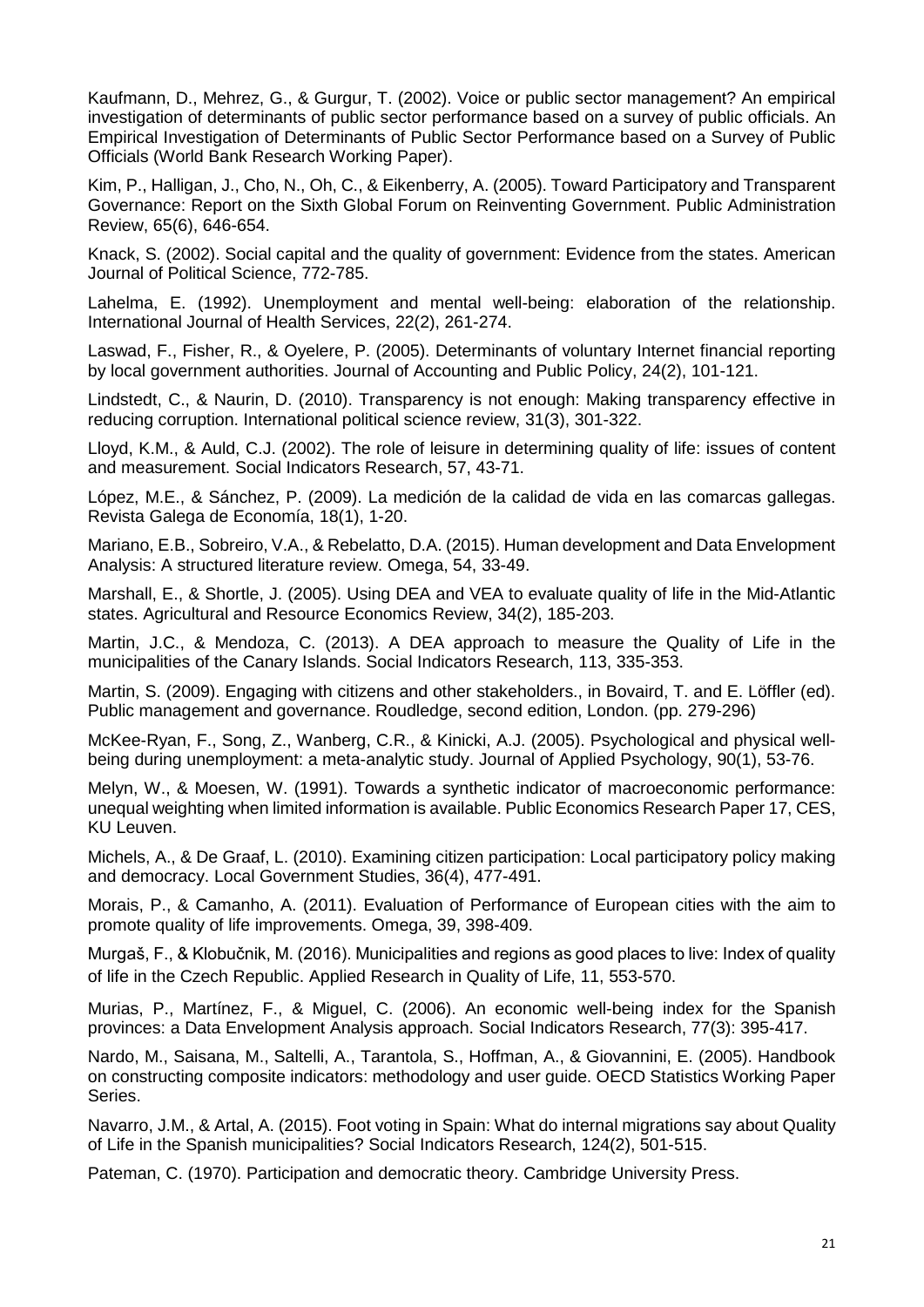Pedraja, F., Salinas, J., & Smith, P. (1997). On the role of weight restrictions in Data Envelopment Analysis. Journal of Productivity Analysis, 8, 215-230.

Piotrowski, S. J., & Van Ryzin, G. G. (2007). Citizen attitudes toward transparency in local government. The American Review of Public Administration, 37(3), 306-323.

Poldaru, R., & Roots, J. (2014). A PCA-DEA approach to measure the quality of life in Estonian counties. Socio-Economic Planning Sciences, 48, 65-73.

Ranis, G., & Stewart, F. (2000). Economic Growth and Human Development. World Development, 28(2), 197-219.

Roll, Y., Cook, W.D., & Golany, B. (1991). Controlling factor weights in Data Envelopment Analysis. IIE Transactions, 23, 2-9.

Ross, C.E., & Van Willigen, M. (1997). Education and the subjective quality of life. Journal of Health and Social Behavior, 38(3), 275-297.

Rotberg, R. I. (2014). Good governance means performance and results. Governance, 27(3), 511- 518.

Royuela, V., Suriñach, J., & Reyes, M. (2003). Measuring QoL in small areas over different periods of time: Analysis of the province of Barcelona. Social Indicators Research, 64(1), 51-74.

Santiso, (2001) C. Good Governance and Aid Effectiveness: The World Bank and Conditionality" 7. Georgetown Public Policy Review, 7, 1.

Sarrico, C.S., & Dyson, R.G. (2004). Restricting virtual weights in Data Envelopment Analysis. European Journal of Operational Research, 159, 17-34.

Sharpe, A., & Andrews, B. (2012). An assessment of weighting methodologies for composite indicators: the case of the index of economic well-being. Centre for the Study of Living Standards (CLS) research report Nº 2012-10.

Smith, K. A. (2004). Voluntarily reporting performance measures to the public a test of accounting reports from US Cities. International Public Management Journal, 7(1), 19.

Stewart, J. D. (1984). The role of information in public accountability. In Hopwood, A. and Tomkins, C. (ed.) Issues in public sector accounting, pp. 13-34.

Stiglitz, J., Sen, A., & Fitoussi, J.P. (2010). Mismeasuring our Lives: Why GDP doesn't add up. New York: The New York Press.

Stutzer, A., & Frey, B.S. (2008). Stress that doesn't pay: the commuting paradox. The Scandinavian Journal of Economics, 110(2), 339-366.

Thompson, R.G., Singleton, F., Thrall, R., & Smith, B. (1986). Comparative site evaluations for locating a high energy physics lab in Texas. Interfaces, 16, 35-49.

United Nations Development Program (UNDP) (1997) Governance and Sustainable Human Development. UNDP Governance policy paper, Norwalk.

Vidoli, F., & Mazziotta, C. (2011). Robust weighted composite indicators by means of frontier methods with an application to European infrastructure endowment. Statistica Applicata-Italian Journal of Applied Statistics, 23(2), 259-282.

Vishwanath, T., & Kaufmann, D. (1999). Towards transparency in finance and governance. Available at SSRN 258978.

Weiss, T. G. (2000). Governance, good governance and global governance: conceptual and actual challenges. Third world quarterly, 21(5), 795-814.

Wong, Y-HB., & Beasley, J.E. (1990). Restricting weight flexibility in Data Envelopment Analysis. Journal of Operational Research Society, 41, 829-835.

World Bank (1992) Proceedings of the World Bank Annual Conference on Development Economics 1991, Supplement to The World Bank Economic Review and The World Bank Research Observer, World Bank.